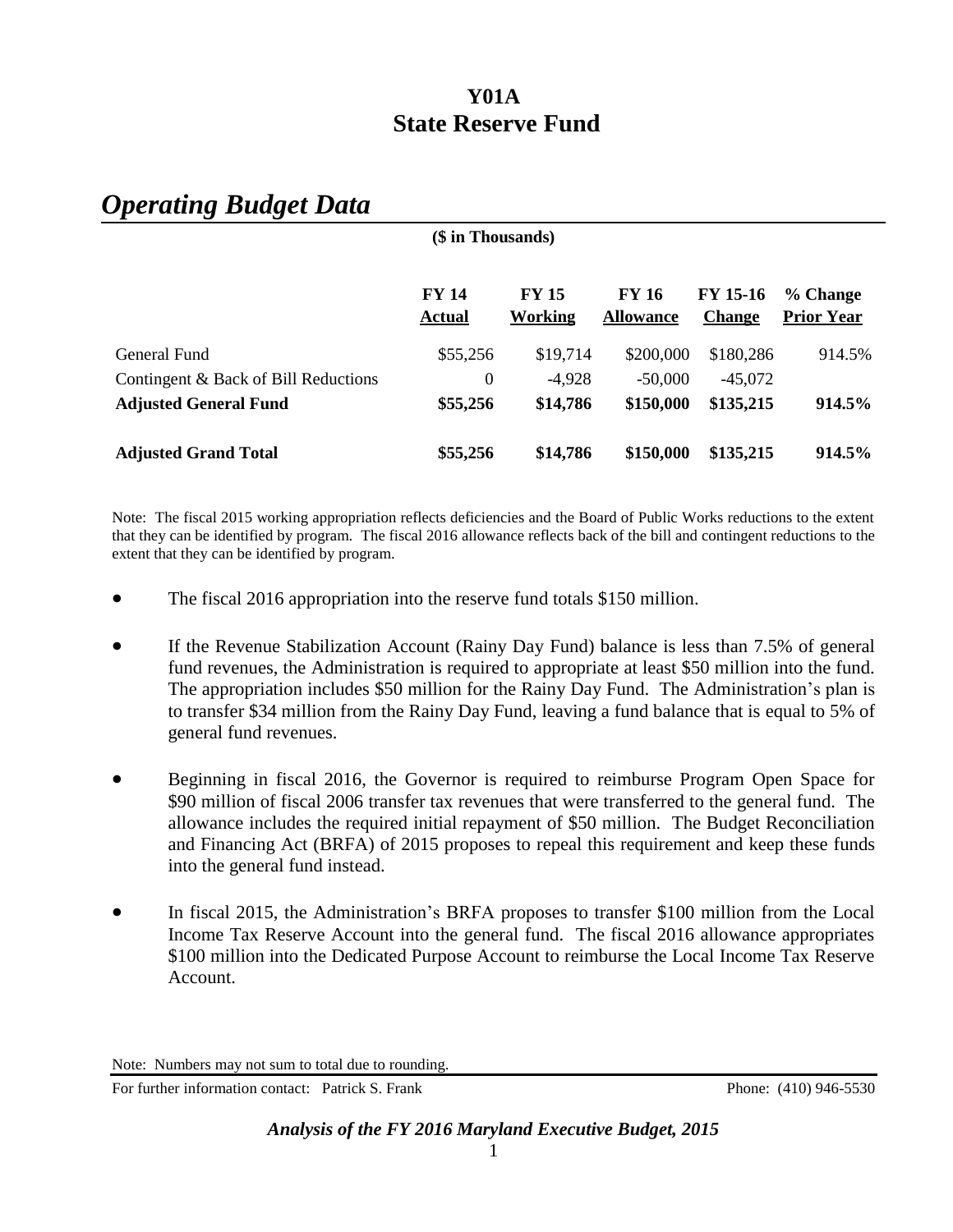# *Analysis in Brief*

## **Major Trends**

*Rainy Day Fund Balance Remains at 5% of Revenues:* If the fund balance is below 7.5%, the Governor is required to appropriate at least \$50 million into the fund. To maintain a balance that is equal to 5.0% of general fund revenues, at least \$16 million in appropriations is required. The Administration's budget plan proposes to transfer \$34 million out of the Rainy Day Fund, leaving \$814 million in the fund and a 5% balance at the end of fiscal 2016.

## **Issues**

*Local Income Tax Reserve Account Transfers Repayment:* In fiscal 2011, \$550 million was transferred from the Local Income Tax Reserve Account to general fund to support the operating budget. There is no plan to reimburse \$350 million that was transferred. **The Secretary should brief the committees on plans to reduce the unfunded liability in the Local Income Tax Reserve Account.** 

*Rainy Day Fund Use and Replenishment Options:* Since fiscal 2008, the Rainy Day Fund balance has hovered around 5% of general fund revenues. Unlike other AAA-rated states, Maryland has not used the fund balance to manage short-term cash needs. Instead, the State has transferred other fund balances into the general fund. This is an inefficient use of the fund. **The Department of Legislative Services recommends that the State reconsider its policies that limit the use of the Rainy Day Fund and instead adopt policies and practices that encourage the use and replenishment of the fund.** 

**Funds**

## **Recommended Actions**

|    |                                                                                                                                                | runas        |
|----|------------------------------------------------------------------------------------------------------------------------------------------------|--------------|
| 1. | Strike budget bill language making \$50 million to repay transfer<br>tax revenue contingent on the Budget Reconciliation and<br>Financing Act. |              |
| 2. | Add language requiring the transfer of \$100 million to the Local<br>Income Tax Reserve Account on July 1, 2015.                               |              |
| 3. | Strike language appropriating \$50 million for transfer tax<br>repayment.                                                                      |              |
| 4. | Delete transfer tax repayment appropriation.                                                                                                   | \$50,000,000 |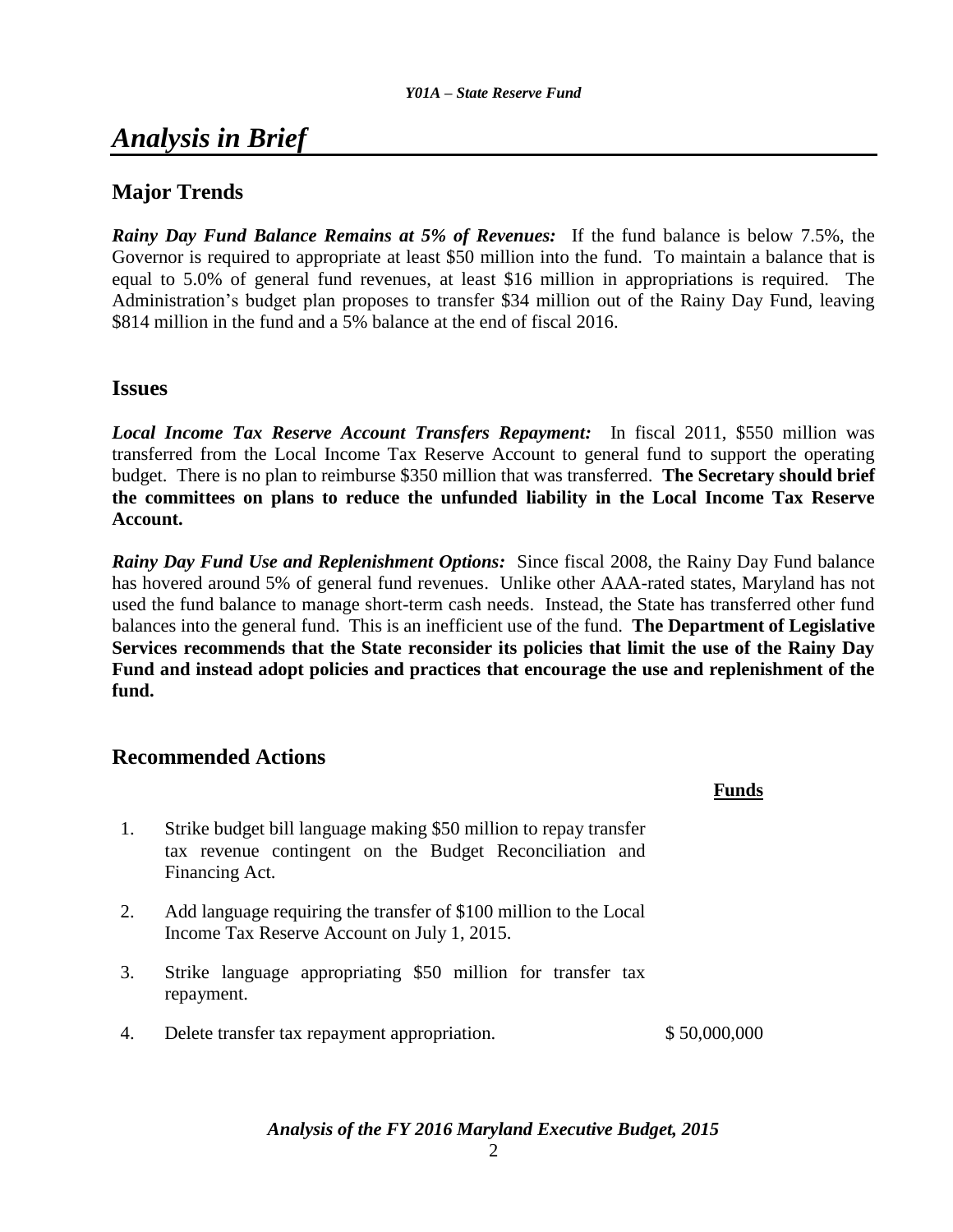5. Adopt narrative recommending use of the Revenue Stabilization Account (Rainy Day Fund) to provide short-term liquidity when revenues underattain.

## **Total Reductions \$ 50,000,000**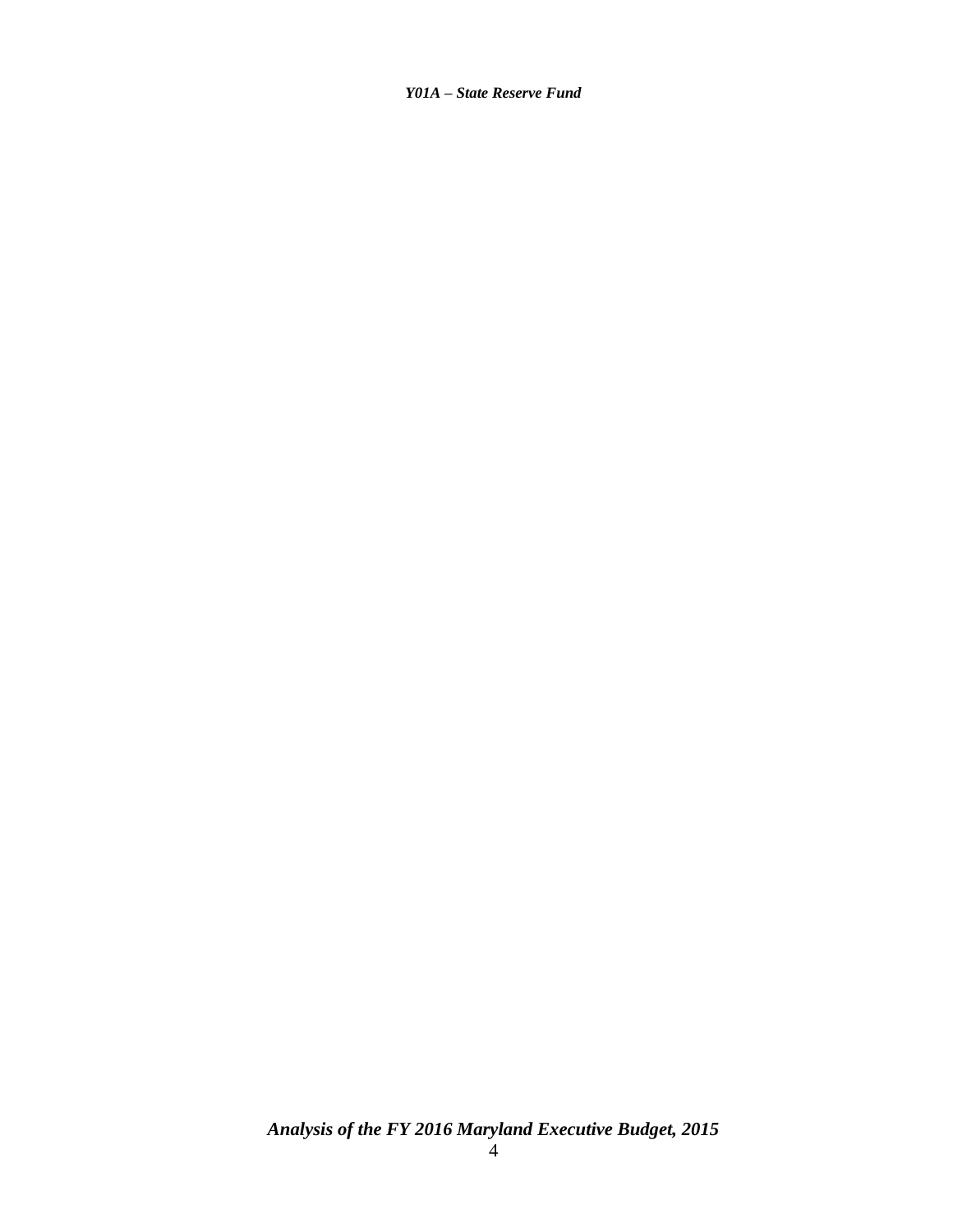# *Operating Budget Analysis*

## **Program Description**

The State Reserve Fund provides a means to designate monies for future use. It comprises four individual accounts:

- Revenue Stabilization Account (Rainy Day Fund);
- Dedicated Purpose Account (DPA);
- Catastrophic Event Account; and
- Economic Development Opportunities Account (Sunny Day Fund).

The purpose and status of three of these accounts is discussed in more detail in this analysis. Discussion of the Sunny Day Fund can be found in the analysis of the Department of Business and Economic Development.

## **1. Rainy Day Fund Balance Remains Near 5% of Revenues**

Section 7-311 of the State Finance and Procurement Article establishes a target reserve balance of 7.5% of estimated general fund revenues. The Governor is authorized to expend balances down to 5.0% in the annual budget bill, which has been the case over the past eight fiscal years, as the State grappled with structural deficits. **Exhibit 1** provides the actual and estimated closing balances in the Rainy Day Fund since fiscal 2007. The fund reached a peak of 11.0% in fiscal 2007, which was drawn down to 5.0% to aid in balancing the fiscal 2008 budget. Since then, annual appropriations to the fund have been used to help balance annual budgets following the 2008 recession.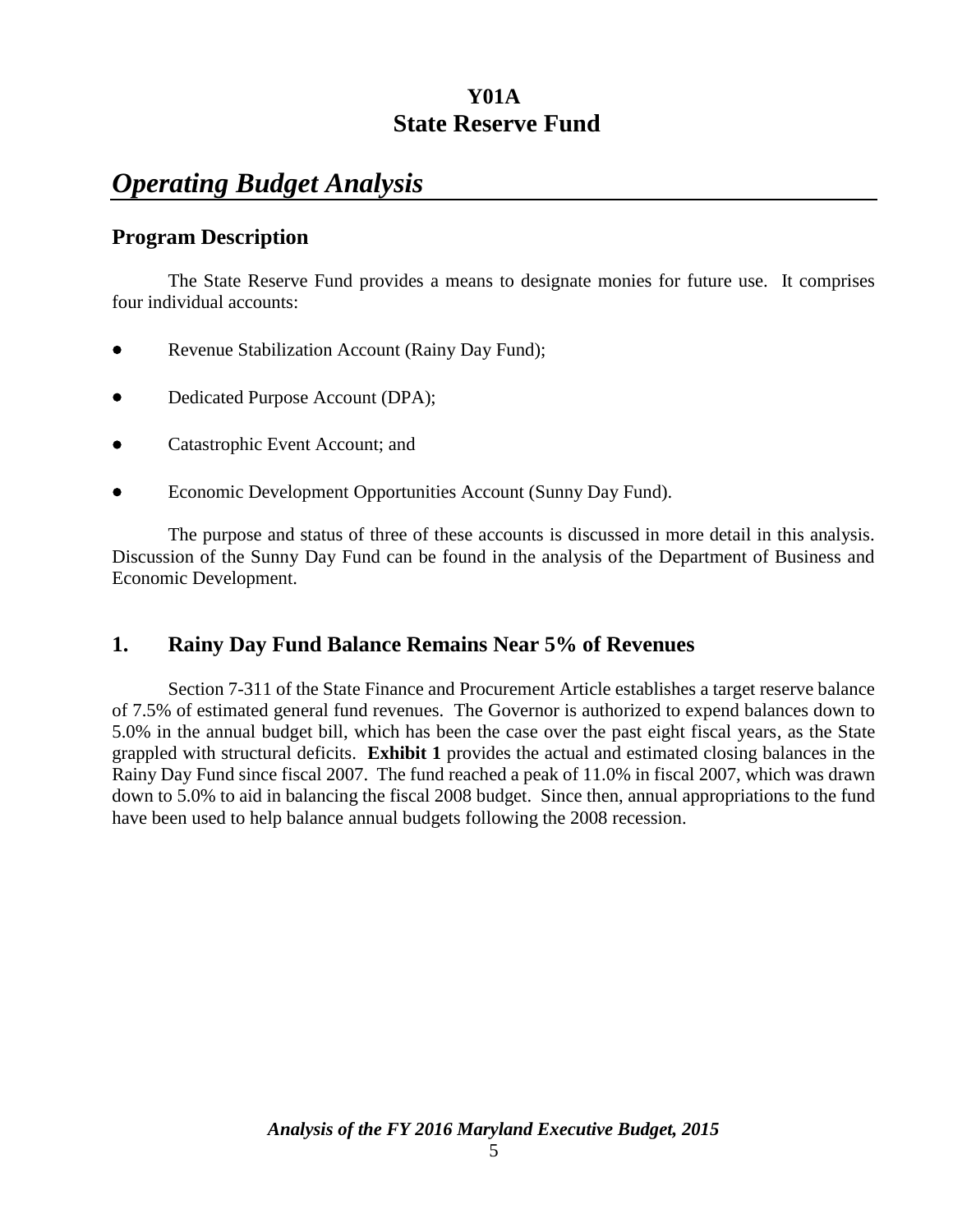



Source: Department of Budget and Management, January 2015

## **Fiscal 2015 Actions**

### **Cost Containment**

On January 7, 2015, the Governor proposed that \$4.9 million be transferred from the Rainy Day Fund to the general fund. The Board of Public Works (BPW) approved the transfer. The Governor may transfer any fund balance in excess of 5.0% of general fund revenues without legislation. In December 2014, the Board of Revenue Estimates reduced fiscal 2015 general fund revenues projections. This resulted in \$4.9 million in Rainy Day Fund balances in excess of 5.0%, so BPW reduced the appropriation to the fund.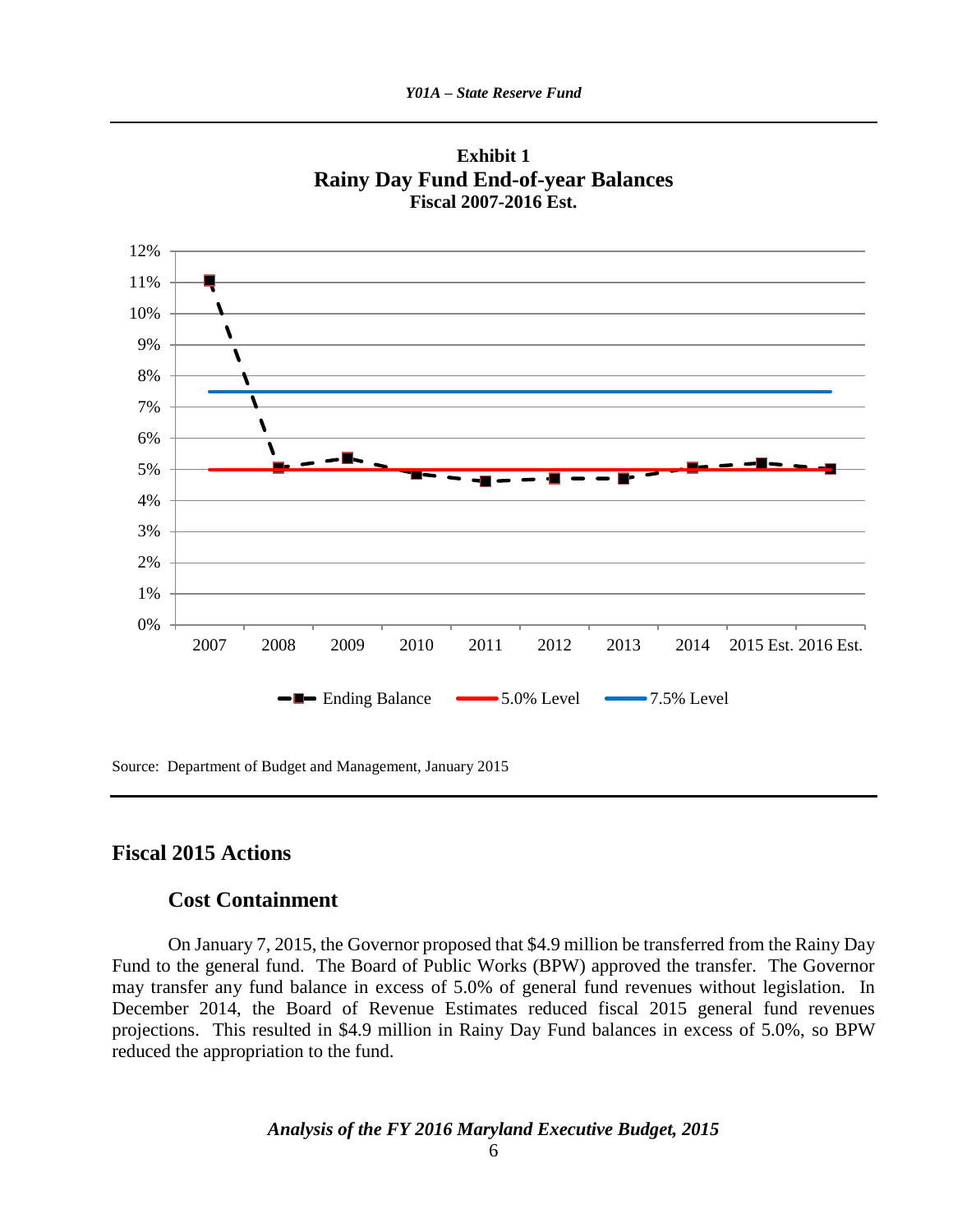## **Proposed Budget**

**Exhibit 2** shows that the fiscal 2016 allowance totals \$150 million, an increase of \$135 million over the fiscal 2015 working appropriation. This includes \$50 million for the Rainy Day Fund and another \$100 million for the Dedicated Purpose Account.

## **Exhibit 2 Proposed Budget State Reserve Fund (\$ in Thousands)**

|                            | <b>General</b> |              |
|----------------------------|----------------|--------------|
| <b>How Much It Grows:</b>  | Fund           | <b>Total</b> |
| 2015 Working Appropriation | \$14,786       | \$14,786     |
| 2016 Allowance             | 150,000        | 150,000      |
| <b>Amount Change</b>       | \$135,215      | \$135,215    |
| Percent Change             | 914.5%         | 914.5%       |

#### **Where It Goes:**

#### **Dedicated Purpose Account**

| Unassigned fiscal 2014 general fund surplus to reimburse Program Open Space        | \$50,000  |
|------------------------------------------------------------------------------------|-----------|
| Budget Reconciliation and Financing Act of 2015 proposal to repeal the requirement | $-50,000$ |
| Repay \$100 million transfer in fiscal 2015 from Local Income Tax Reserve to the   | 100,000   |
| <b>Rainy Day Fund</b>                                                              |           |
|                                                                                    | 44,063    |
| Remainder required to appropriate at least \$50 million into Rainy Day Fund        | 5,937     |
|                                                                                    | $-14,785$ |
| <b>Total</b>                                                                       | \$135,215 |

Note: Numbers may not sum to total due to rounding. The fiscal 2015 working appropriation reflects deficiencies and the Board of Public Works reductions to the extent that they can be identified by program. The fiscal 2016 allowance reflects back of the bill and contingent reductions to the extent that they can be identified by program.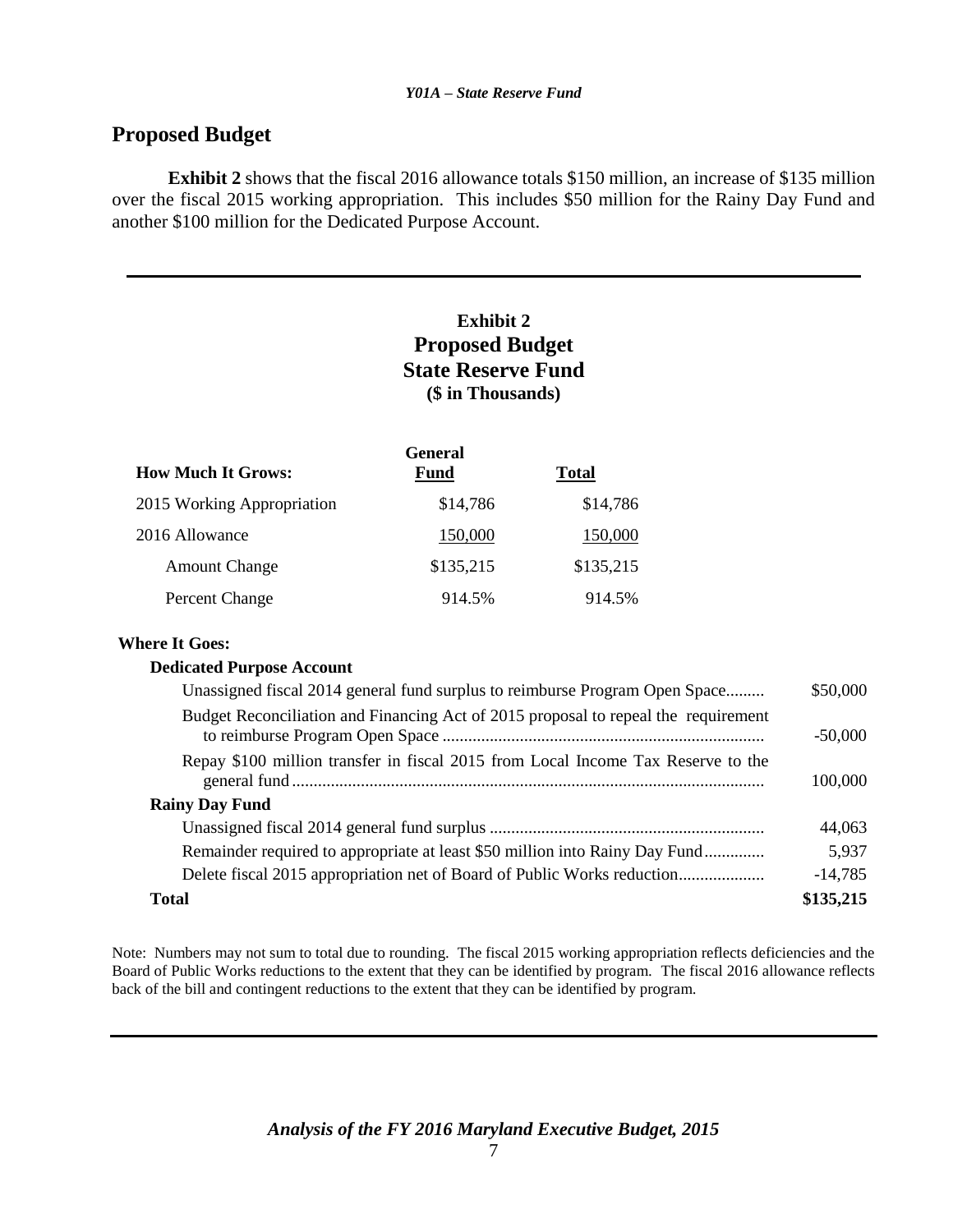### **Dedicated Purpose Account**

The DPA includes \$100 million to reimburse the Local Income Tax Reserve Account. State law requires that the Administration also include \$50 million to repay a portion of a \$90 million transfer from Program Open Space (POS) made in fiscal 2006. This appropriation also includes language that proposed to delete the funds.

### **Program Open Space**

The Administration is required to appropriate \$50 million into the DPA in fiscal 2016 to repay previous fund transfers. In fiscal 2006, \$90 million in transfer tax revenues were transferred to the general fund, instead of being appropriated in POS. Section 13-209 of the Tax-Property Article requires that transfers after fiscal 2005 must be reimbursed beginning in fiscal  $2016$ <sup>1</sup>. The required appropriation is an amount equivalent to the unassigned general fund surplus that exceeds \$10 million, limited to \$50 million per year. The Comptroller's Office advises that the fiscal 2014 unassigned surplus is \$104 million, thus requiring a \$50 million appropriation.

In the Budget Reconciliation and Financing Act (BRFA) of 2015, the Administration is proposing to repeal this requirement. The transfer tax revenues to which this section applies were transferred to the general fund a decade ago, in fiscal 2006. When payment was last due, the statute was changed to defer repayment. Instead of deferring repayment again, the Administration proposes to eliminate the requirement. **The Department of Legislative Services** (**DLS) concurs with repealing the requirement.** 

### **Local Income Tax Reserve Account**

The State maintains a Local Income Tax Reserve Account. According to generally accepted accounting principles (GAAP), the State is supposed to maintain a sufficient fund balance to pay future refunds in case the income tax is no longer collected. Recently, the State has transferred funds from this account to balance the State budget. The Administration is proposing to transfer funds again. The Administration's plan assumes that \$100 million from this account is transferred to the general fund in fiscal 2015. To reimburse the account, \$100 million is appropriated into the DPA in fiscal 2016.

## **Rainy Day Fund**

 $\overline{a}$ 

If there is an unassigned surplus at the end of fiscal 2014, the Administration is required to appropriate an amount equal to any remaining surplus exceeding \$60.0 million (\$10.0 million is retained by the general fund and \$50.0 million is appropriated into the DPA for POS into the Rainy Day Fund. Insofar as the fiscal 2014 unassigned surplus is \$104.1 million, the Administration has appropriated the remaining \$44.1 million into the Rainy Day Fund.

<sup>&</sup>lt;sup>1</sup> There have been other transfers of transfer tax revenues since fiscal 2006. However, it is not necessary to reimburse Program Open Space (POS) for these transfers because subsequent Budget Reconciliation and Financing Acts exempted the transfers from repayment. Capital budget bill authorized general obligation bonds to offset reductions to POS' special fund appropriations.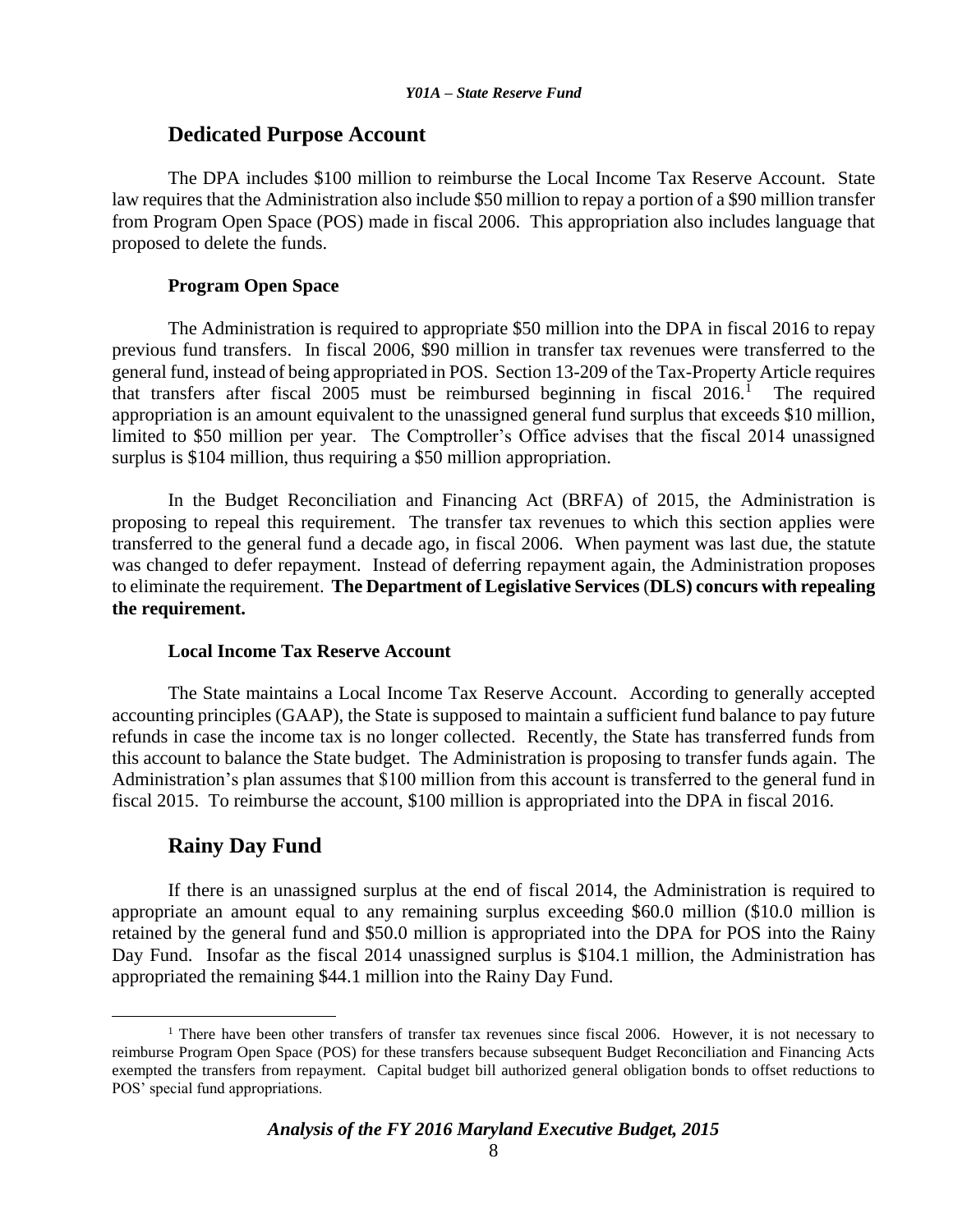Additionally, the Administration is required to appropriate at least \$50.0 million into the Rainy Day Fund if the balance is below 7.5%. Since the balance is hovering near 5.0%, an additional \$5.9 million is required to be appropriated into the Rainy Day Fund.

**Exhibit 3** provides an overview of State Reserve Fund activity between fiscal 2015 and 2016. Detail for each account may be found in **Appendix 3** (Rainy Day Fund), **Appendix 4** (DPA), and **Appendix 5** (Catastrophic Event Account).

## **Exhibit 3 State Reserve Fund Activity Fiscal 2015-2016 (\$ in Millions)**

|                                       | <b>Rainy Day</b><br><b>Fund</b> | <b>Dedicated</b><br><b>Purpose Account</b> | Catastrophic<br><b>Event Account</b> |
|---------------------------------------|---------------------------------|--------------------------------------------|--------------------------------------|
| <b>Estimated Balances 6/30/14</b>     | \$763.6                         | \$0.0                                      | \$0.2\$                              |
| Fiscal 2015 Appropriations            | 19.7                            | 0.0                                        | 0.0                                  |
| Board of Public Works Reduction       | $-4.9$                          | 0.0                                        | 0.0                                  |
| <b>Transfer to General Fund</b>       | 0.0                             | 0.0                                        | 0.0                                  |
| <b>Estimated Interest</b>             | 7.7                             | 0.0                                        | $0.0\,$                              |
| <b>Estimated Balances 6/30/15</b>     | \$786.1                         | \$0.0                                      | \$0.2\$                              |
| Fiscal 2016 Appropriations            | 50.0                            | 100.0                                      | 0.0                                  |
| Transfer to General Fund              | $-34.0$                         | 0.0                                        | 0.0                                  |
| Transfer to Local Income Tax          |                                 |                                            |                                      |
| <b>Reserve Account</b>                | 0.0                             | $-100.0$                                   | 0.0                                  |
| Interest                              | 12.0                            | 0.0                                        | 0.0                                  |
| <b>Estimated Balances 6/30/16</b>     | \$814.1                         | \$0.0                                      | \$0.2\$                              |
| <b>Percent of Revenues in Reserve</b> | 5.0%                            |                                            |                                      |

Source: Department of Budget and Management, January 2015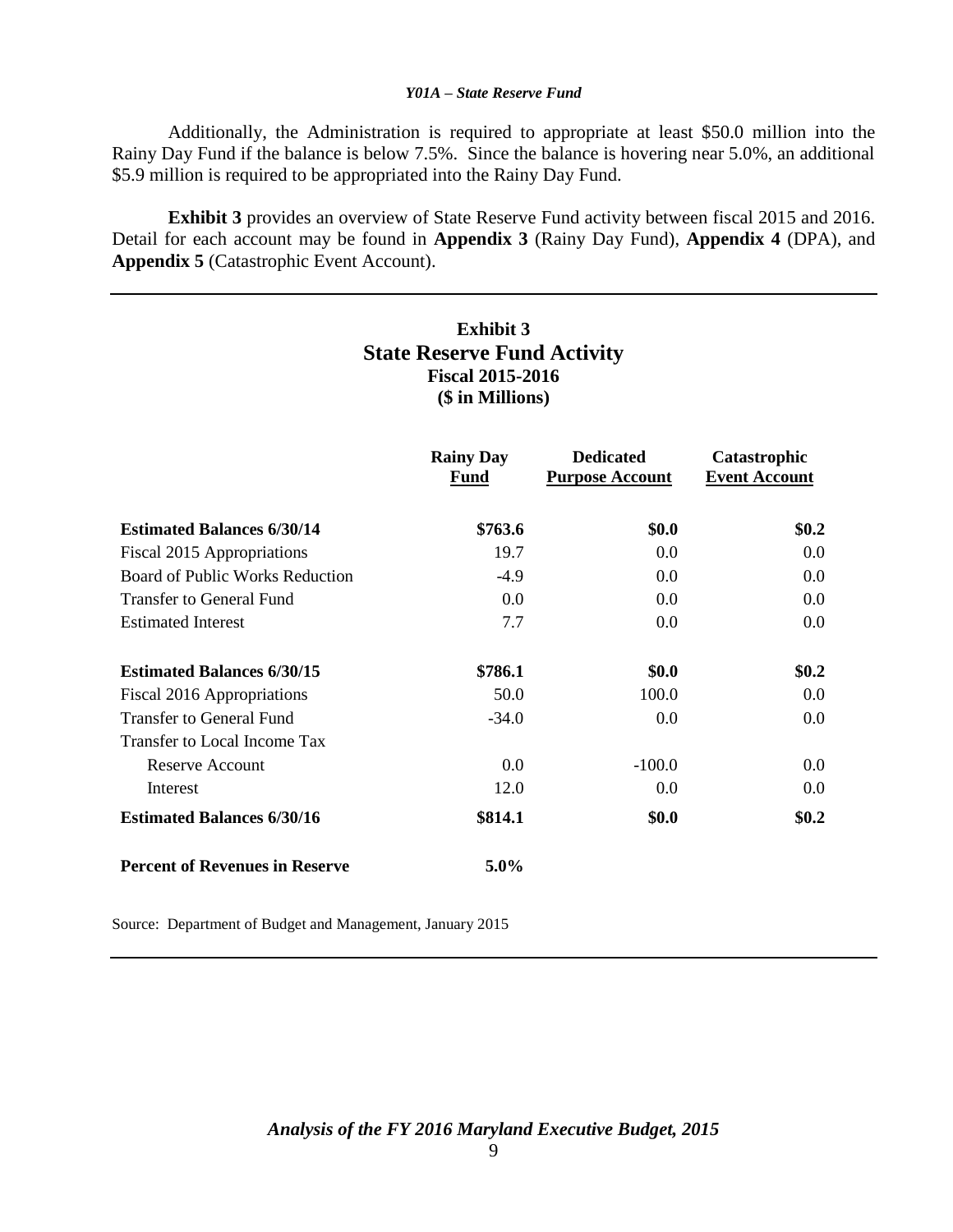# *Issues*

## **1. Local Income Tax Reserve Account Transfers Repayment**

As discussed in the Proposed Budget section of this analysis, the State maintains a Local Income Tax Reserve Account. The State collects income taxes for local jurisdictions and makes payments to the counties and Baltimore City from this account. According to GAAP, the State is supposed to maintain a sufficient fund balance to pay future refunds, in case the income tax is no longer collected. If the account is insufficiently capitalized at the end of a fiscal year, the State is required to report the underfunding as an unfunded liability in the *Comprehensive Annual Financial Report* (CAFR). If the State has a plan in place to reimburse the account, the State does not need to show an unfunded liability in the CAFR. This is a concern because the State has transferred funds from this account to support general fund spending.

## **Local Income Tax Reserve Account Monthly Balances Fluctuate**

The State collects income taxes for local jurisdictions and makes payments to the counties and Baltimore City from this account. The funds are distributed to the counties quarterly. The counties get their distributions in the second month after the quarter ends. For example, the fourth calendar year quarter (second fiscal year quarter) ends in December, and the distribution is made in February.

The payments that are made to the local jurisdictions fluctuate substantially from month to month. The largest payments are in February and November. February distributions are large because the fourth calendar year quarter tends to receive the most revenue, and November payments tend to be large because many taxpayers defer completing income taxes until October, resulting in large refunds in November. Payments can increase by over \$1 billion from one month to the next. Consequently, account balances can fluctuate substantially.

**Exhibit 4** shows that since August 2012, the fund balance dipped below \$100 million in two months; November 2012 ended with a \$77 million fund balance, and November 2013 ended with an \$11 million fund balance. It is possible that transferring \$100 million out of the account permanently could deplete the account to the point that there are insufficient funds for subsequent February or November payments.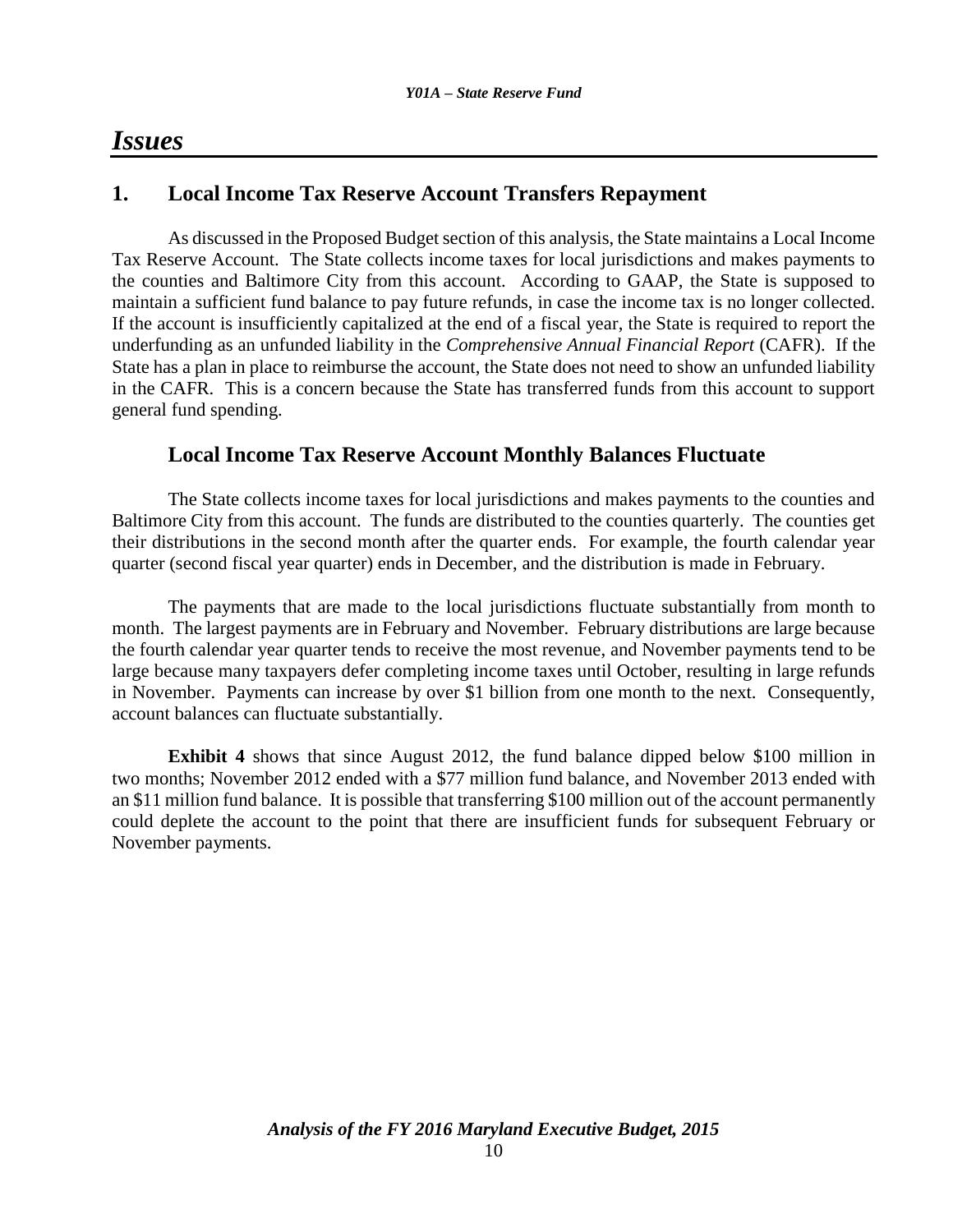

### **Exhibit 4 Local Income Tax Reserve Account Balances July 2012 to December 2014 (\$ in Millions)**

## **Transfers from Local Income Tax Reserve Account**

To fund the State budget, funds have been transferred out of this account in fiscal 2009 and 2011. In fiscal 2009, \$366.8 million was transferred to the general fund to support operating budget spending. In fiscal 2011, \$550.0 million was transferred from the Local Reserve Account to help balance the State budget. This included:

\$350.0 million to the Education Trust Fund. Chapter 484 (the BRFA of 2010) required that this amount be repaid in \$50.0 million increments from fiscal 2014 through 2020; and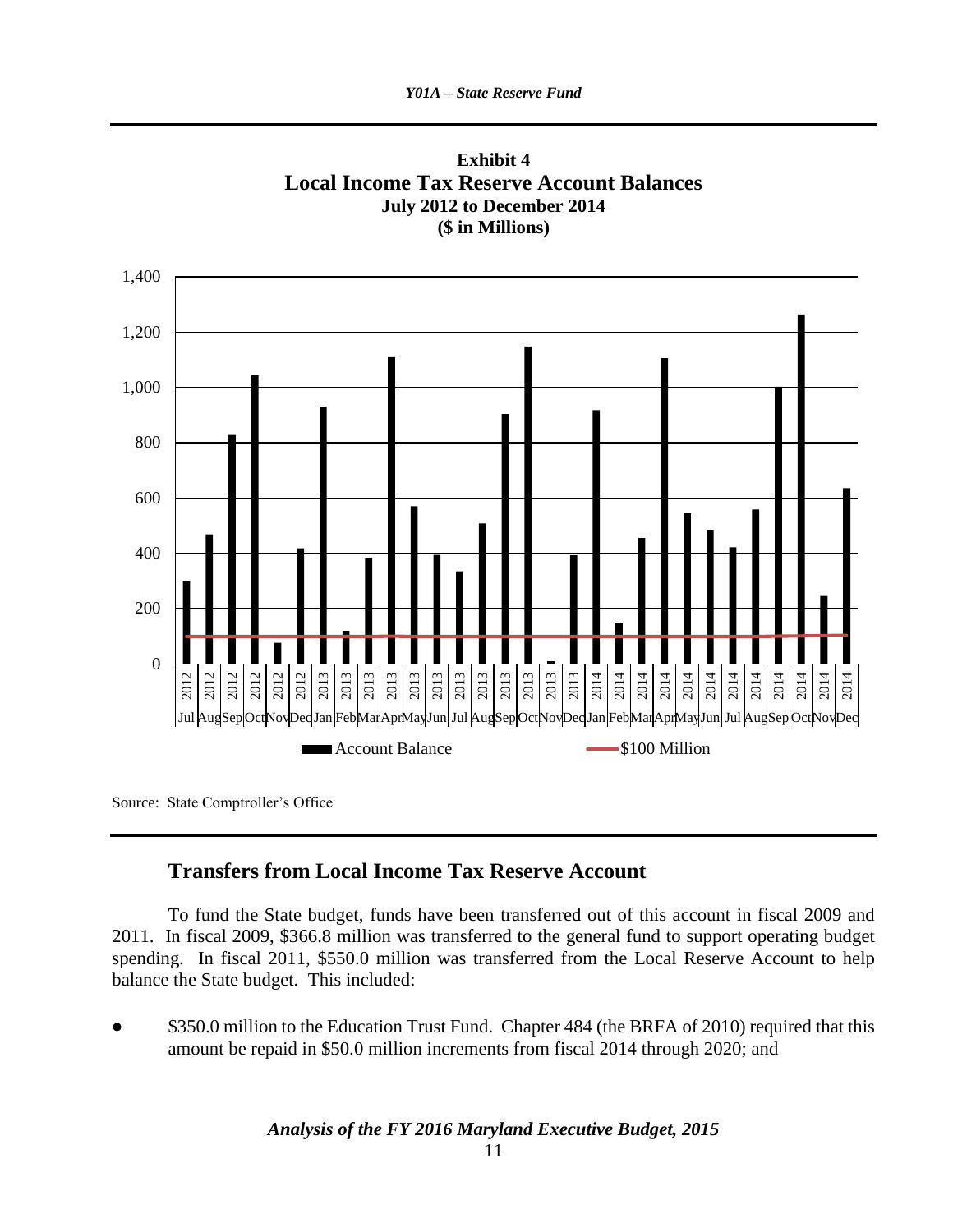\$200.0 million for Medicaid. Chapter 484 required this amount to be repaid from fiscal 2021 through 2026 at \$33.3 million per year.

Chapter 1 of the first special session of 2012 (BRFA) repealed the requirement that local governments reimburse the \$366.8 million taken in fiscal 2009. Chapter 425 (the BRFA of 2013) removed the requirement that the State reimburse the \$350.0 million taken in fiscal 2011. The State now reports these unfunded liabilities in the CAFR, but does not have a plan in place to reimburse the  $account.<sup>2</sup>$ 

Credit rating agencies are aware of this liability and have commented about it in their ratings reports. For example, before the most recent bond sale in July 2014, Moody's noted that the State has "thin available balances," which it attributes to "the state's transfer of local income tax reserves for budget balancing purposes in fiscal 2009 and 2011."

It is curious that the State attempts to manage its cash flows by transferring funds out of the Local Income Tax Reserve Account, which was created to transfer funds to the local governments and to hold funds to maintain proper GAAP balances, rather than use the Rainy Day Fund, which was created to manage short-term cash shortfalls.

As long as there is not a plan to replenish the funds that were transferred in fiscal 2011, the State will continue to have this unfunded liability. In past recessions, funds have been transferred to the general fund and then reimbursed when the recession ends. The concern is that the account has not yet been reimbursed and there is no plan to fully reimburse the account. This creates a GAAP balance that the State is disclosing in the annual CAFR and also will limit the State flexibility during the next recession. **The Secretary should brief the committees on plans, if any, to reduce the unfunded liability in the Local Income Tax Reserve Account beyond the \$100 million repayment proposed in the budget.** 

## **2. Rainy Day Fund Use and Replenishment Options**

 $\overline{a}$ 

Since 1986, the State has had a Rainy Day Fund. The purpose of the fund is to retain revenues that can be transferred to the general fund to provide short-term liquidity when revenues underperform. Originally, the fund was required to maintain a balance of 2.0% of estimated general fund revenues. This was increased to 5.0% at the 1993 session, then 7.5% at the 2006 session. State law requires the Governor to appropriate funds into the account if the balance is below 7.5%. Specifically, repayment to the fund requires annual appropriations of \$100 million if the balance falls below 3.0% and \$50 million if the balance is below 7.5%. An amount equal to unappropriated general funds above \$10 million at closeout are also required to be appropriated into the fund. Maryland has no requirement for a minimum general fund balance. In the budget bill, the Administration can withdraw funds above 5.0% from the Rainy Day Fund and transfer them to the general fund in the annual budget bill.

<sup>2</sup> Page 73 of the fiscal 2014 *Comprehensive Annual Financial Report* shows \$550 million payable to the Local Income Tax Reserve Account. The note on the following page clarifies that there is a plan to reimburse \$200 from fiscal 2021 to 2026. The note also mentions that the State has not specified when the remaining funds will be reimbursed.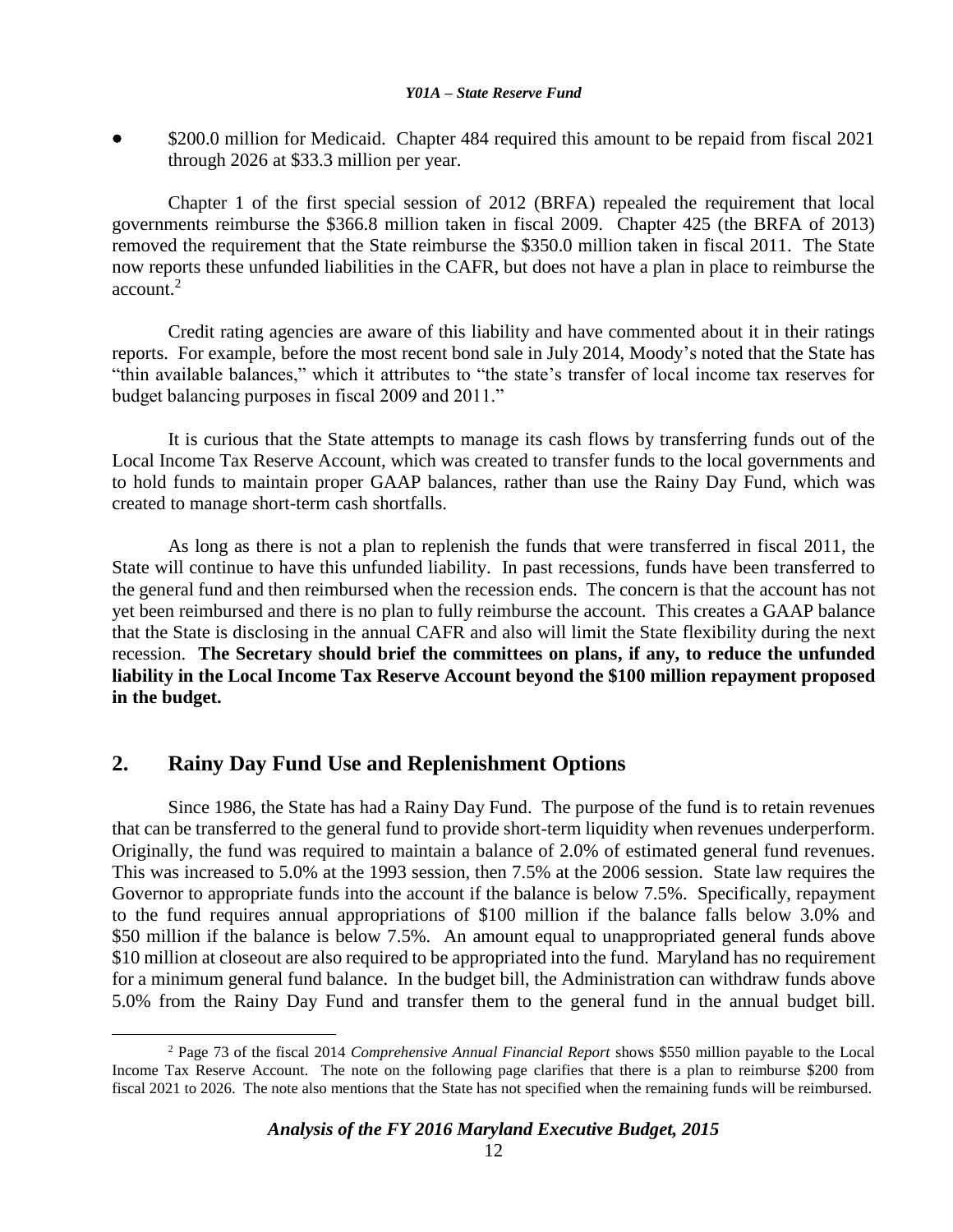However, if the Rainy Day Fund balance falls below 5% of general fund revenues, the Administration must submit separate legislation (such as a BRFA) to transfer funds to the general fund.

## **Compared to Other States, Maryland Is Not Fully Taking Advantage of Its Rainy Day Fund**

Rainy Day Funds were transferred to the general fund during the first recession after the fund was created. In response to the 1991 recession, the fund was depleted. The general fund received \$127 million in fiscal 1991 and \$15 million in fiscal 1992. After the recession, funds were appropriated and funds as a share of general fund revenues increased so that they exceeded 5% by fiscal 1996.

Since fiscal 1996, the end-of-year Rainy Day Fund balance has been at least 5% of general fund revenues each year. The fund balance increased over time, and by fiscal 2001, the end-of-year fund balance was 9% of revenues. To manage cash flows during a recession, funds were transferred and by fiscal 2004 the balance had been reduced to 5% of revenues. Similarly, the fund balance reached 11% of revenues in fiscal 2007 before the Great Recession began. In fiscal 2008, funds were transferred to the general fund, which reduced the balance to 5% of revenues. Since fiscal 2008, the Rainy Day Fund balance has hovered near 5% of general fund revenues.

Because the State did not reduce the balance below 5%, the State did not take full advantage of the Rainy Day Fund during the Great Recession. Maryland went into the recession with a balance that was equal to 11% of revenues in fiscal 2007. This balance was quickly spent down to 5%. After reaching the 5% threshold, the State no longer used the Rainy Day Fund.

This approach is different than those taken by other AAA-rated states. When the Great Recession began, there were seven states with AAA ratings from all three major rating agencies (Fitch, Moody's, and Standard and Poor's). In addition to Maryland, the states were Delaware, Georgia, Missouri, North Carolina, Utah, and Virginia. All these states have Rainy Day Funds.

**Exhibit 5** shows that three of the states, Georgia, North Carolina, and Virginia, aggressively used their balances to mitigate the short-term effects of the Great Recession. Rating agencies have said that this approach is appropriate and that using the balance from the Rainy Day Fund has not resulted in a loss of AAA ratings for states that have transferred fund balances. **Appendix 6** reviews Rainy Day Fund policies and recent actions of other AAA-rated states.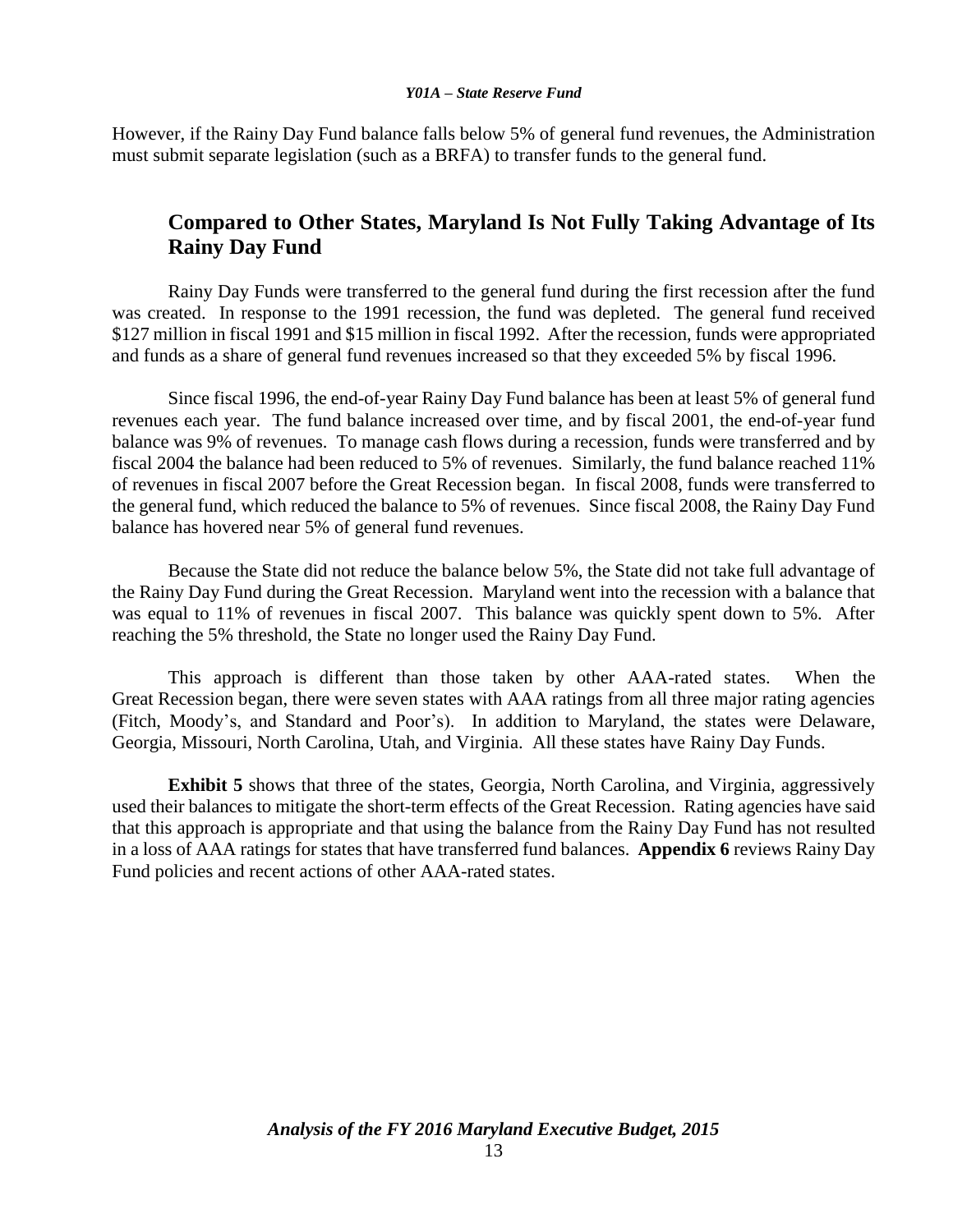## **Exhibit 5 AAA-rated States' Rainy Day Fund Responses to Great Recession**

| <b>State</b>      | <b>Pre-recession Balance</b>                | <b>Response to Recession</b>                                                         | <b>Assessment</b>                                            |
|-------------------|---------------------------------------------|--------------------------------------------------------------------------------------|--------------------------------------------------------------|
| Delaware          | 5.0% of revenues in<br>fiscal 2007 and 2008 | Maintained 5.0% of revenues in<br>fiscal 2009 and 2010                               | No Rainy Day Fund<br>actions taken                           |
| Georgia           | 9.0% of revenues in<br>fiscal 2007          | Withdrew funds and reduced<br>balance to 1.0% of revenues by<br>fiscal 2009          | Aggressively used funds<br>to manage recession cash<br>flows |
| Missouri          | 7.5% of general fund<br>revenue             | Small withdrawals but maintained<br>balance near Statutory limit                     | No substantial Rainy Day<br>Fund actions taken               |
| North<br>Carolina | 4.0% of revenues in<br>fiscal 2008          | Withdrew funds and reduced<br>balance to 1.0% of revenues by<br>fiscal 2009          | Aggressively used fund<br>to manage recession cash<br>flows  |
| Utah              | 8.0% of revenues in<br>fiscal 2008          | Withdrew funds and reduced<br>balance to 5.0% of revenues in<br>fiscal 2009 and 2010 | Moderate use of fund to<br>manage recession cash<br>flows    |
| Virginia          | 8.0% of revenues in<br>fiscal 2007          | Withdrew funds and reduced<br>balance to 2.0% of revenues by<br>fiscal 2010          | Aggressively used funds<br>to manage recession cash<br>flows |

Source: State Budget Offices and State Legislative Fiscal Offices

Even more recently, the State has not fully taken advantage of the fund. Since fiscal 2006, Virginia's approach has been to withdraw Rainy Day Funds during times of fiscal stress and replenish the fund as the economy improves. **Exhibit 6** shows that Virginia's fund balances have fluctuated from approximately 8% of revenues in fiscal 2007 to 2% by fiscal 2010 and were replenished to reach 4% again in fiscal 2014. By contrast, Maryland's fund balance has hovered near 5% since fiscal 2008, after an initial withdrawal.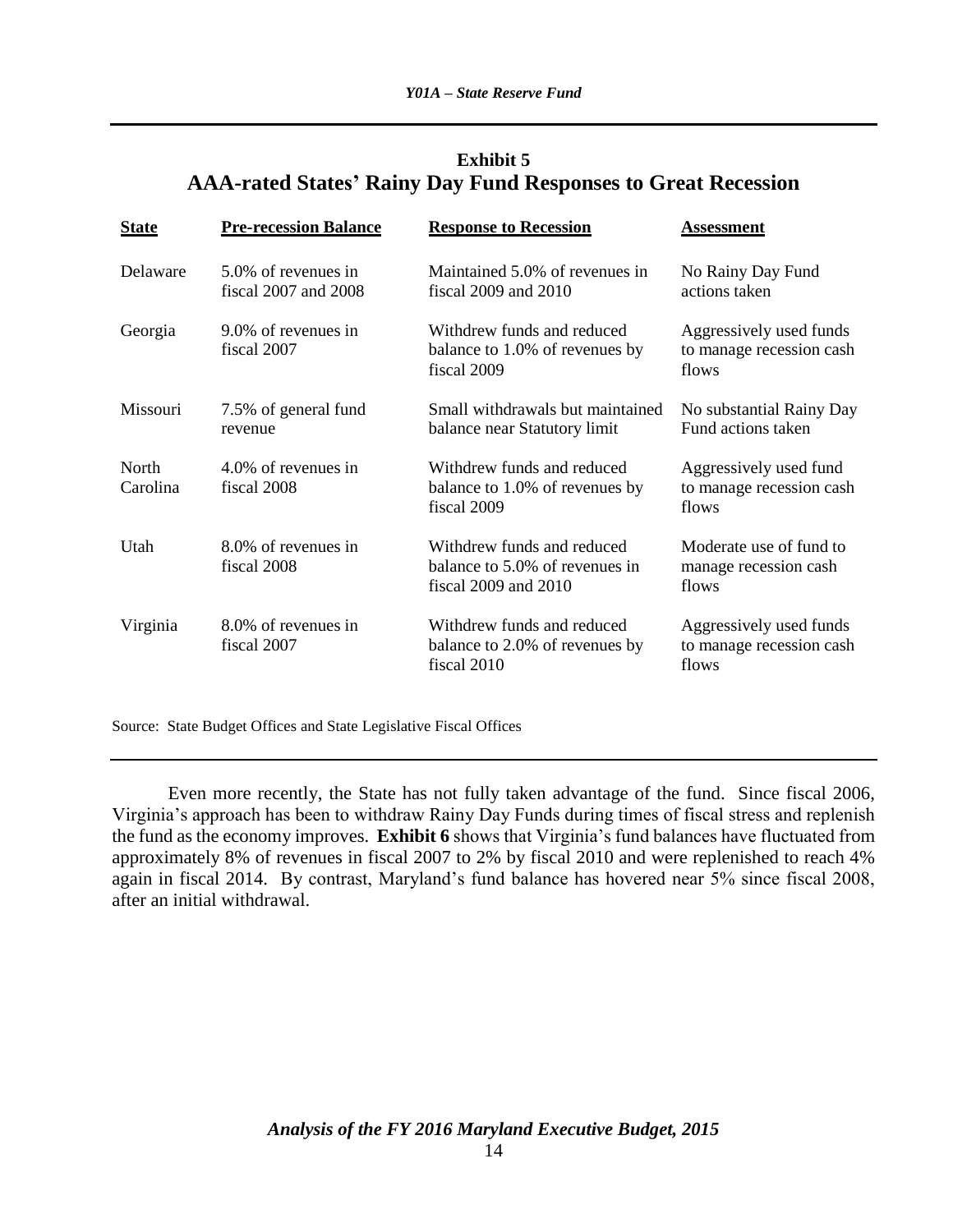**Exhibit 6 End-of-year Rainy Day Fund Balances as a Percent of General Tax Revenues Fiscal 2006-2016 Est.**



Note: Excludes transportation-related tax revenues.

Source: Maryland Department of Budget and Management; Virginia Department of Budget and Planning

The federal budget crisis in 2011 and subsequent sequestration has slowed federal spending. The economies of Maryland and Virginia have underperformed as a result. Virginia proposes to respond to this by using the Rainy Day Fund. In the amendments to the budget proposed in December 2014, the Governor of Virginia proposed to withdraw approximately \$450 million from the Rainy Day Fund in fiscal 2015 and 2016 to offset underattaining revenues. Maryland's approach has not provided any short-term transfers to manage revenue shortfalls.

By maintaining a Rainy Day Fund balance that is 5% of general fund revenues, the State maintains an \$800 million account that does not provide any liquidity when funds are needed. This is an inefficient use of such a substantial amount of money.

## **Instead of Using the Rainy Day Fund, Other Fund Balances Are Transferred to the General Fund**

Instead of using the Rainy Day Fund to manage cash flow, the State has transferred revenues from other funds. Approaches taken include transferring funds from GAAP accounts, transferring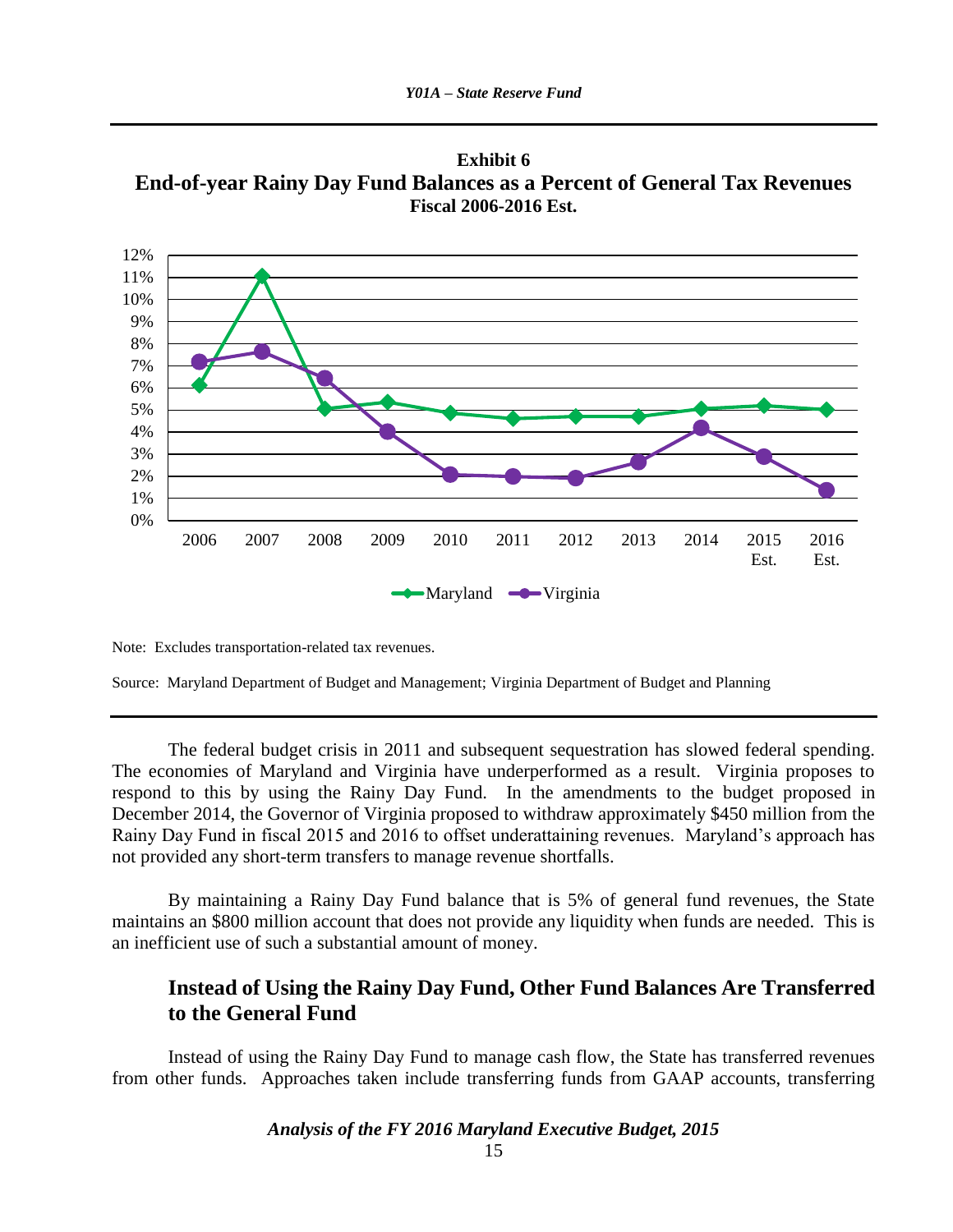funds from special funds, and ending general fund appropriations for some programs. As mentioned in the previous issue, funds have been transferred from GAAP accounts (Local Income Tax Reserve Account, for example). Housing programs no longer receive operating budget support; instead general obligation bonds are authorized. As discussed in more detail in the Public Debt analysis, taxable bonds are issued for housing programs at a greater cost than the tax-exempt bonds generally used for the State's capital program. Special funds dedicated for capital programs, like POS, are transferred to the general fund, and the spending is moved into the capital program. Doing this crowds out other capital projects (such as education and State facilities) and also adds to the already significant pressure to continuously increase capital spending.

This has prompted the legislature to adopt legislation that restricts the transfer of special funds into the general fund. Examples include creating a lockbox around the Transportation Trust Fund (TTF) and requiring the repayment of transfer tax revenues diverted from POS. Chapter 422 of 2013 proposed a constitutional amendment, which was approved by voters in 2014. The amendment prohibits the transfer or diversion of funds from the TTF to the general fund or a special fund unless the transfer or diversion is approved through legislation passed by a three-fifths majority of specified full standing committees in each of the two houses of the General Assembly and then enacted into law. The bill creates exceptions to the prohibition on TTF transfers but only for defense or relief purposes and if the State is invaded or a major catastrophe occurs and the Governor proclaims a state of emergency and declares that TTF funds are necessary for the immediate preservation of public health or safety. Similarly, Section 13-209 of the Tax-Property Article requires that any transfer tax funds diverted from POS should be reimbursed. In recent years, the State has complied with this by exempting POS transfers from repayment.

## **Like other AAA-rated States, Maryland Should Use Its Rainy Day Fund to Manage Revenue Shortfalls**

Based on recent Rainy Day Fund activity in other AAA-rated states, having the fund's balance fall below 5% does not, by itself, endanger the AAA rating. Instead of transferring balances from other funds, the Rainy Day Fund, which was created to manage short-term revenue shortfalls, should be used.

The State should also increase the Rainy Day Fund balance to the target that the law has set, which is 7.5% of general fund revenues. Other AAA states have set targets that are greater than 5.0%, for example:

- Georgia and Virginia have 15.0% targets;
- Iowa has a 10.0% target, including 7.5% for their Cash Reserve Fund and 2.5% for their Economic Emergency Fund. There is an automatic replenishment mechanism and the funds are currently at 10.0%;
- Missouri has set a 7.5% target for its Budget Reserve Fund, which is automatically replenished and is at the target;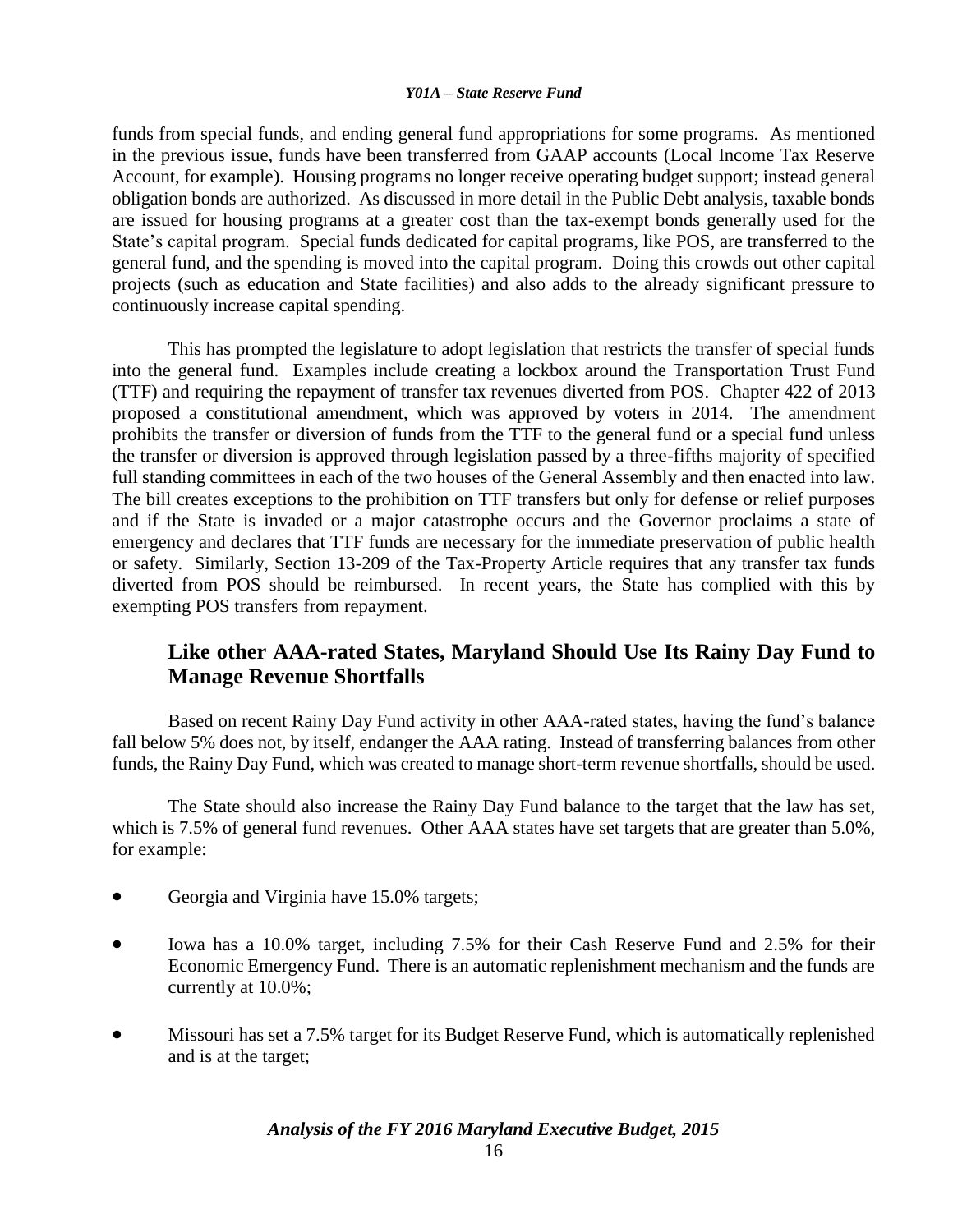- North Carolina has an 8.0% target; and
- Utah's target is 8.0% for the General Fund Budget Reserve Account and 9.0% for the Education Fund Budget Reserve Account. The funds are automatically replenished.

Like other AAA states, Maryland should increase its fund balance over 5.0% of general fund revenues. This provides more flexibility when revenues underattain. It also reduces the pressure to transfer special fund balances into the general fund when revenues underattain. One obstacle to increasing the fund balance to 7.5% is the ease at which funds may be withdrawn if the balance is between 5.0% and 7.5%. Separate legislation is required if the fund balance is below 5.0%, but the budget bill is sufficient if balances are above 5.0%. **Instead of requiring separate legislation to withdraw Rainy Day Funds if the fund balance falls below 5.0%, DLS recommends that a statutory change increasing the level at which separate legislation to withdraw funds from the Rainy Day Fund be increased to 7.5% be enacted.** 

**To encourage the use of the Rainy Day Fund, instead of the transfer of special funds balances from other funds or accounts, the following committee narrative is recommended:** 

**Use of Rainy Day Funds:** The budget committees are concerned with the continued reliance on fund transfers from accounting reserves and dedicated fund balances for support of the budget. Other states, even AAA-rated states, put much more reliance on their revenue stabilization funds to address acute revenue shortfalls and have done so without altering their credit ratings. In Maryland, the practice of continually discounting funds and balances has prompted legislation creating barriers to future transfers and requiring funds lost to be replenished with the effect of burdening future budgets. The budget committee thereafter suggests that budgeting practices be altered to include use of the Revenue Stabilization Account as a resource of first resort to address budget gaps.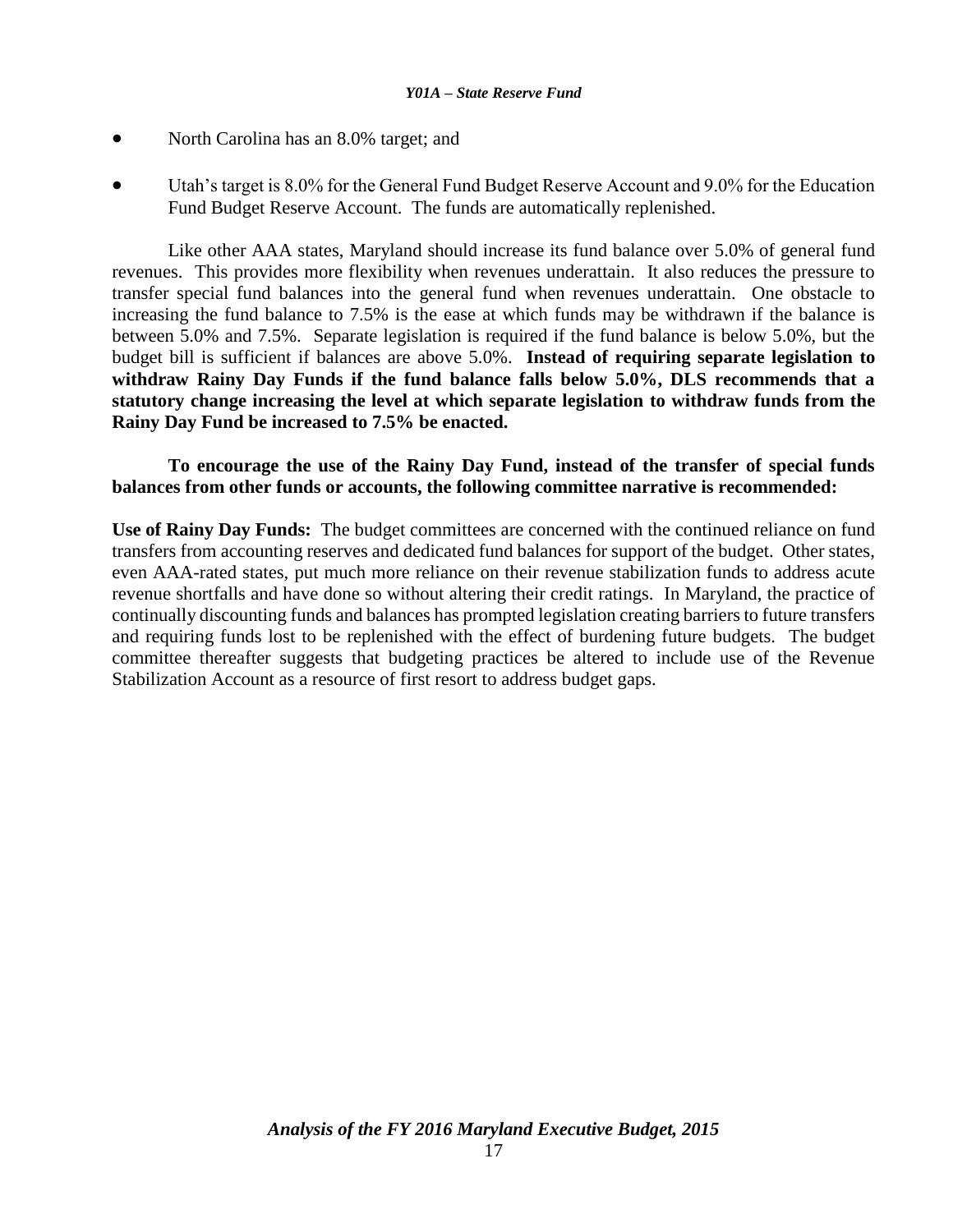# *Recommended Actions*

1. Strike the following language from the general fund appropriation:

, provided that this appropriation shall be reduced by \$50,000,000 contingent upon the enactment repealing the required repayment of transfer tax revenue.

**Explanation:** The Administration is required to appropriate \$50 million into the DPA in fiscal 2016 to repay previous fund transfers. This language clarifies that the funds are contingent upon failure to enact of legislation removing the funds. Since the language is not required the General Assembly, the language is removed.

2. Add the following language to the general fund appropriation:

,provided that \$100,000,000 of this appropriation shall be transferred to the Local Income Tax Reserve Account on July 1, 2015

**Explanation:** The budget includes \$100 million to be transferred to the Local Income Tax Reserve Account. The funds are transferred to reimburse the \$100 million that was transferred from the account to the general fund in fiscal 2014. One purpose of the Local Income Tax Reserve Account is to transfer income tax receipts that the State collects on behalf of local jurisdictions to those jurisdictions. Since fund balances have fallen below \$100 million after especially large transfers to local governments, it is unclear the fund has sufficient revenues to support local income tax payments without this \$100 million. To ensure that funds in this account are sufficient to fully support local income tax payments, the administration included \$100 million in the Dedicated Purpose Account to be transferred to the Local Income Tax Reserve Account. This language requires that these funds are transferred to the account on the first day, so that the account has sufficient reserves throughout the fiscal year.

3. Strike the following language from the general fund appropriation:

Transfer Tax Reimbursement………50,000,000

**Explanation:** This is a technical amendment clarifying that the transfer tax appropriation is deleted.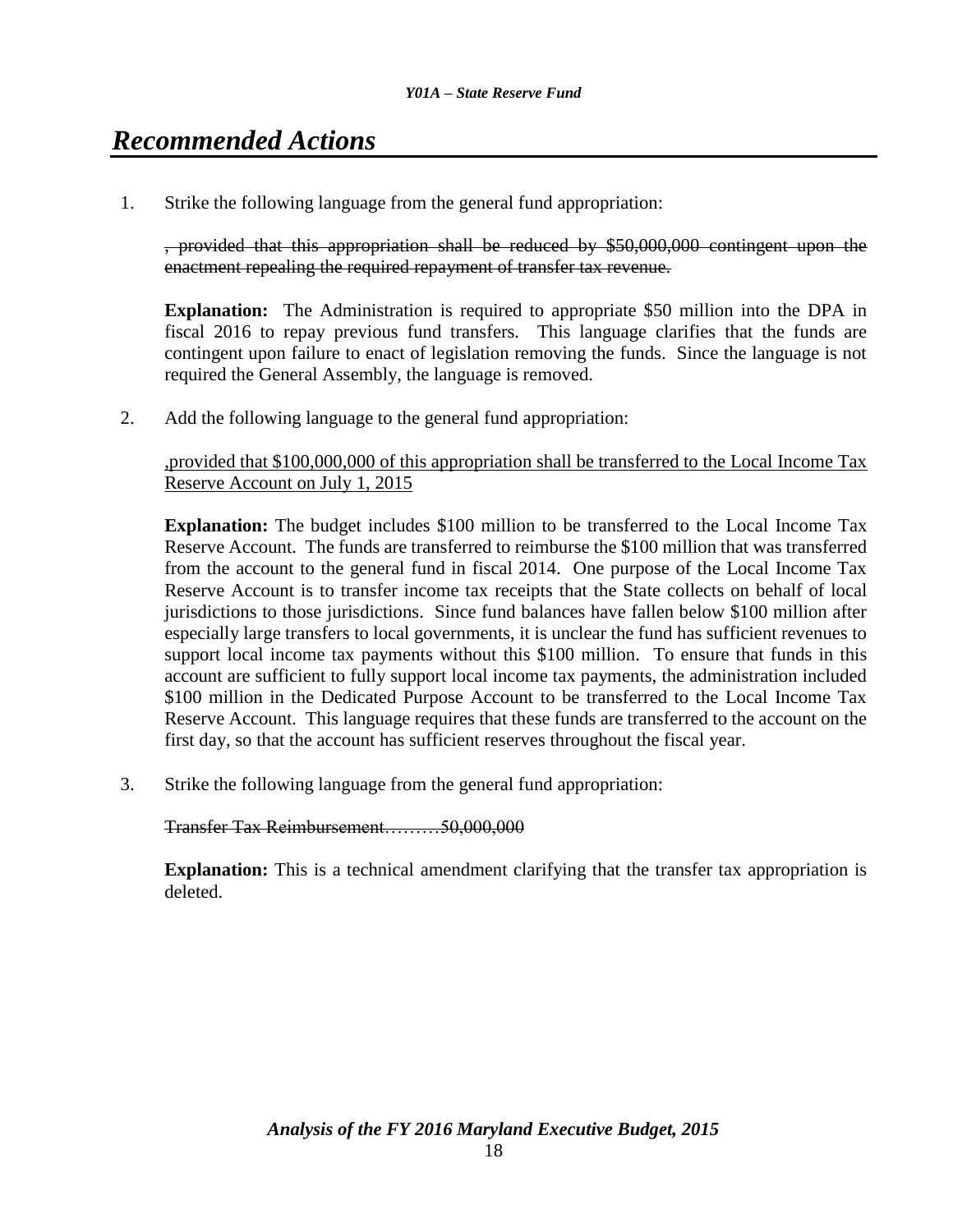### **Amount Reduction**

\$ 50,000,000 GF

- 4. Delete transfer tax repayment appropriation. The Administration is required to appropriate \$50 million into the DPA in fiscal 2016 to repay previous fund transfers. In fiscal 2006, \$90 million in transfer tax revenues were transferred to the general fund, instead of being appropriated in POS. Section 13-209 of the Tax-Property Article requires that transfers after fiscal 2005 must be reimbursed beginning in fiscal 2016. The required appropriation is an amount equivalent to the unassigned general fund surplus that exceeds \$10 million, limited to \$50 million per year. The Comptroller's Office advises that the fiscal 2014 unassigned surplus is \$104 million, thus requiring a \$50 million appropriation. The transfer tax revenues to which this section applies were transferred to the general fund a decade ago, in fiscal 2006. When payment was last due, the statute was changed to defer repayment. Instead of deferring repayment again, the Administration proposes to eliminate the requirement.
- 5. Adopt the following narrative:

**Use of Rainy Day Funds:** The budget committees are concerned with the continued reliance on fund transfers from accounting reserves and dedicated fund balances for support of the budget. Other states, even AAA-rated states, put much more reliance on their revenue stabilization funds to address acute revenue shortfalls and have done so without altering their credit ratings. In Maryland, the practice of continually discounting funds and balances has prompted legislation creating barriers to future transfers and requiring funds lost to be replenished with the effect of burdening future budgets. The budget committee thereafter suggests that budgeting practices be altered to include use of the Revenue Stabilization Account as a resource of first resort to address budget gaps.

### **Total General Fund Reductions \$ 50,000,000**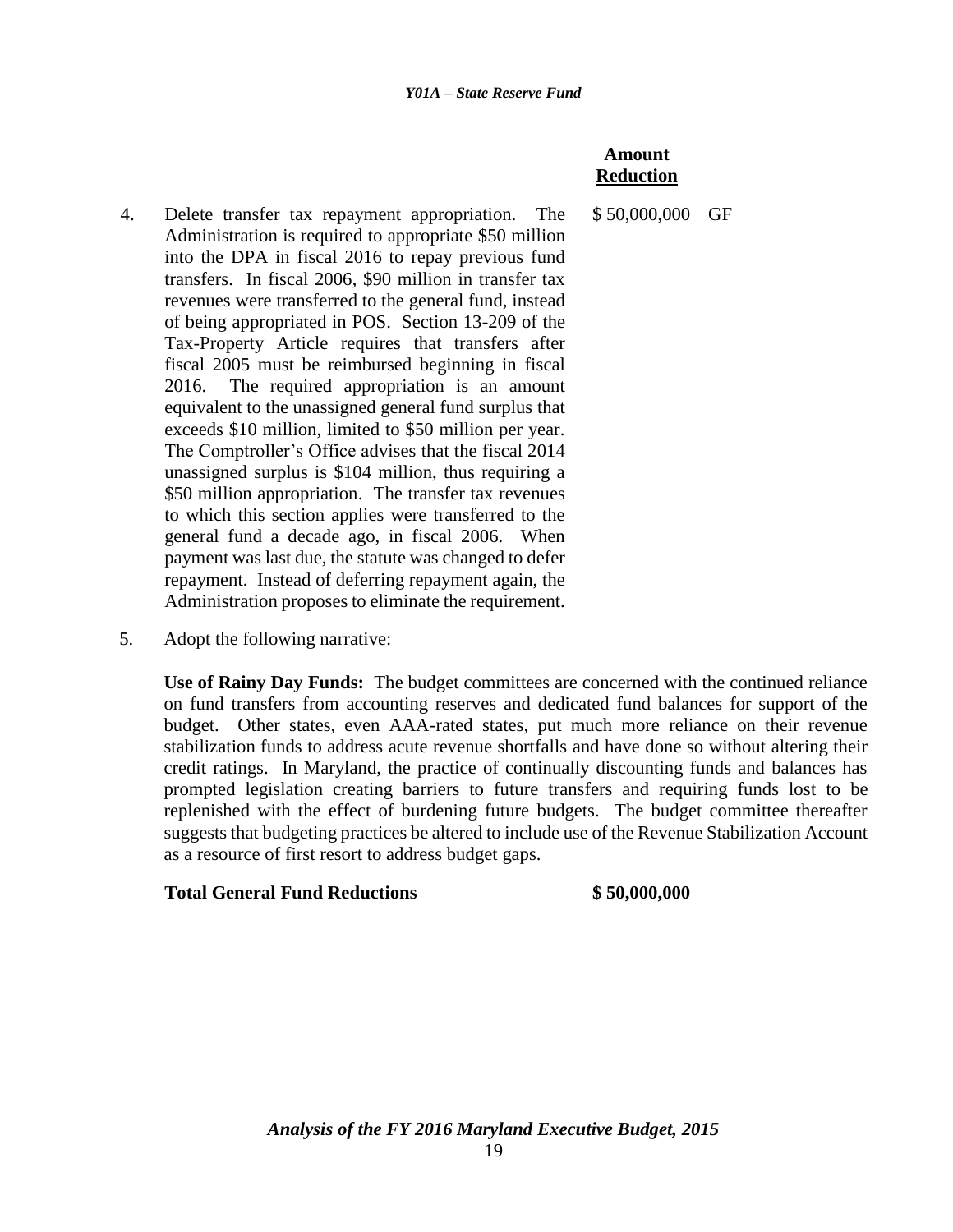# *Current and Prior Year Budgets*

## **Current and Prior Year Budgets State Reserve Fund**

**(\$ in Thousands)**

|                                      | General          | <b>Special</b>   | <b>Federal</b>   | Reimb.           |                  |
|--------------------------------------|------------------|------------------|------------------|------------------|------------------|
| <b>Fiscal 2014</b>                   | <b>Fund</b>      | <b>Fund</b>      | <b>Fund</b>      | <b>Fund</b>      | <b>Total</b>     |
| Legislative<br>Appropriation         | \$55,256         | \$0              | \$0              | \$0              | \$55,256         |
| Deficiency<br>Appropriation          | $\boldsymbol{0}$ | $\boldsymbol{0}$ | $\boldsymbol{0}$ | $\boldsymbol{0}$ | $\boldsymbol{0}$ |
| <b>Budget</b><br>Amendments          | $\boldsymbol{0}$ | $\overline{0}$   | $\boldsymbol{0}$ | $\boldsymbol{0}$ | $\boldsymbol{0}$ |
| Reversions and<br>Cancellations      | $\overline{0}$   | $\overline{0}$   | $\overline{0}$   | $\overline{0}$   | $\overline{0}$   |
| <b>Actual</b><br><b>Expenditures</b> | \$55,256         | \$0              | \$0              | \$0              | \$55,256         |
| <b>Fiscal 2015</b>                   |                  |                  |                  |                  |                  |
| Legislative<br>Appropriation         | \$19,714         | \$0              | \$0              | \$0              | \$19,714         |
| Cost<br>Containment                  | $\mathbf{0}$     | $\overline{0}$   | $\boldsymbol{0}$ | $\boldsymbol{0}$ | $\boldsymbol{0}$ |
| <b>Budget</b><br>Amendments          | $\boldsymbol{0}$ | $\boldsymbol{0}$ | $\boldsymbol{0}$ | $\boldsymbol{0}$ | $\overline{0}$   |
| <b>Working</b><br>Appropriation      | \$19,714         | \$0              | \$0              | \$0              | \$19,714         |

Note: Numbers may not sum to total due to rounding. The fiscal 2015 working appropriation does not include January 2015 Board of Public Works reductions and deficiencies.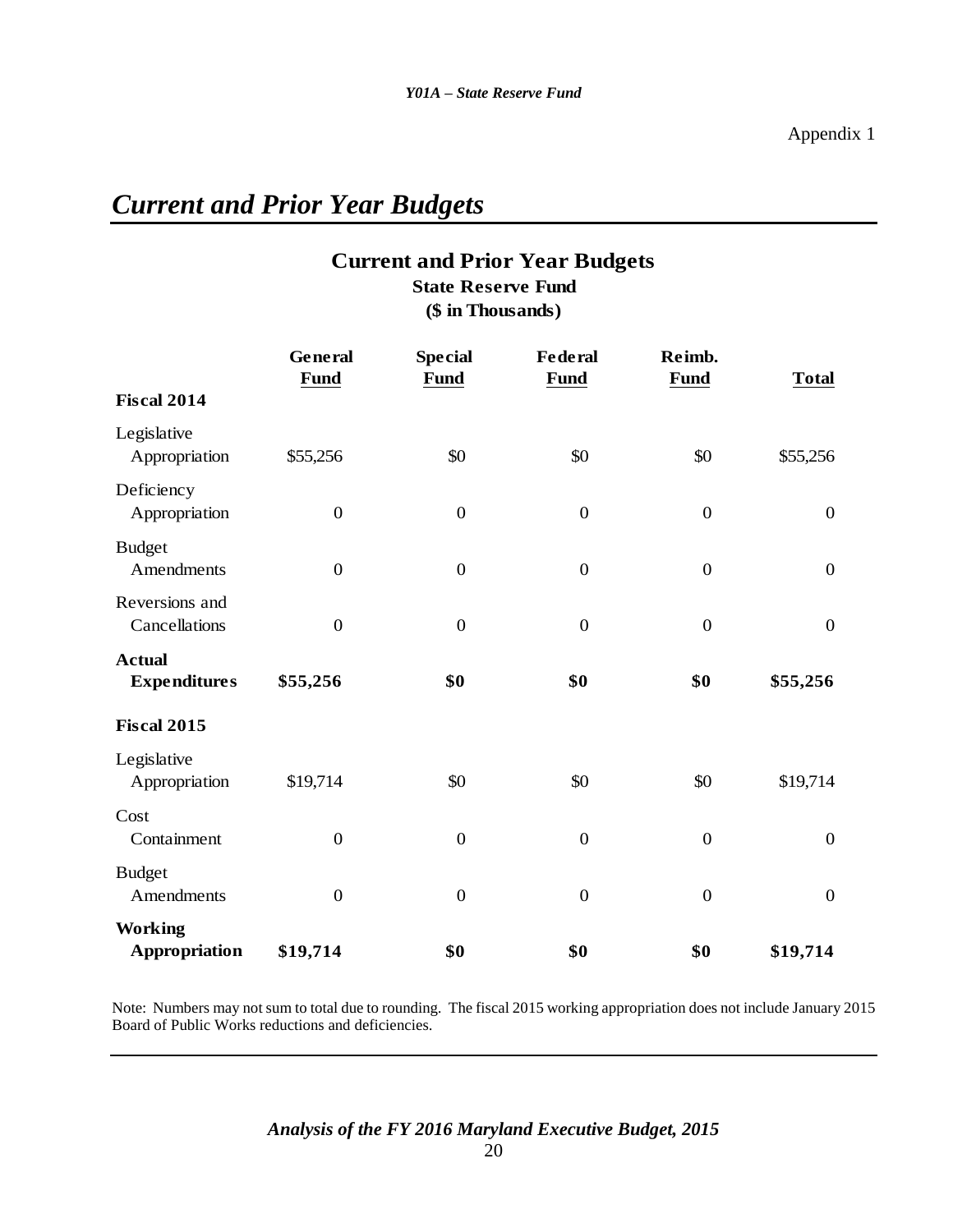|          | <b>FY 15</b>                                                                           | <b>FY 16</b>                                       |               | FY 15 - FY 16 |
|----------|----------------------------------------------------------------------------------------|----------------------------------------------------|---------------|---------------|
|          | Wrk Approp                                                                             | <b>Allowance</b>                                   | <b>Change</b> | % Change      |
|          | \$19,713,999                                                                           | \$50,000,000                                       | \$30,286,001  | 153.6%        |
| $\Omega$ | $\theta$                                                                               | 150,000,000                                        | 150,000,000   | 0%            |
|          | \$19,713,999                                                                           | \$200,000,000                                      | \$180,286,001 | 914.5%        |
|          | \$19,713,999                                                                           | \$200,000,000                                      | \$180,286,001 | 914.5%        |
|          | \$19,713,999                                                                           | \$200,000,000                                      | \$180,286,001 | 914.5%        |
|          | <b>FY 14</b><br>Actual<br>\$55,256,263<br>\$55,256,263<br>\$55,256,263<br>\$55,256,263 | <b>Fiscal Summary</b><br><b>State Reserve Fund</b> |               |               |

Note: The fiscal 2015 working appropriation does not include January 2015 Board of Public Works reductions and deficiencies. The fiscal 2016 allowance does not reflect contingent or across-the-board reductions.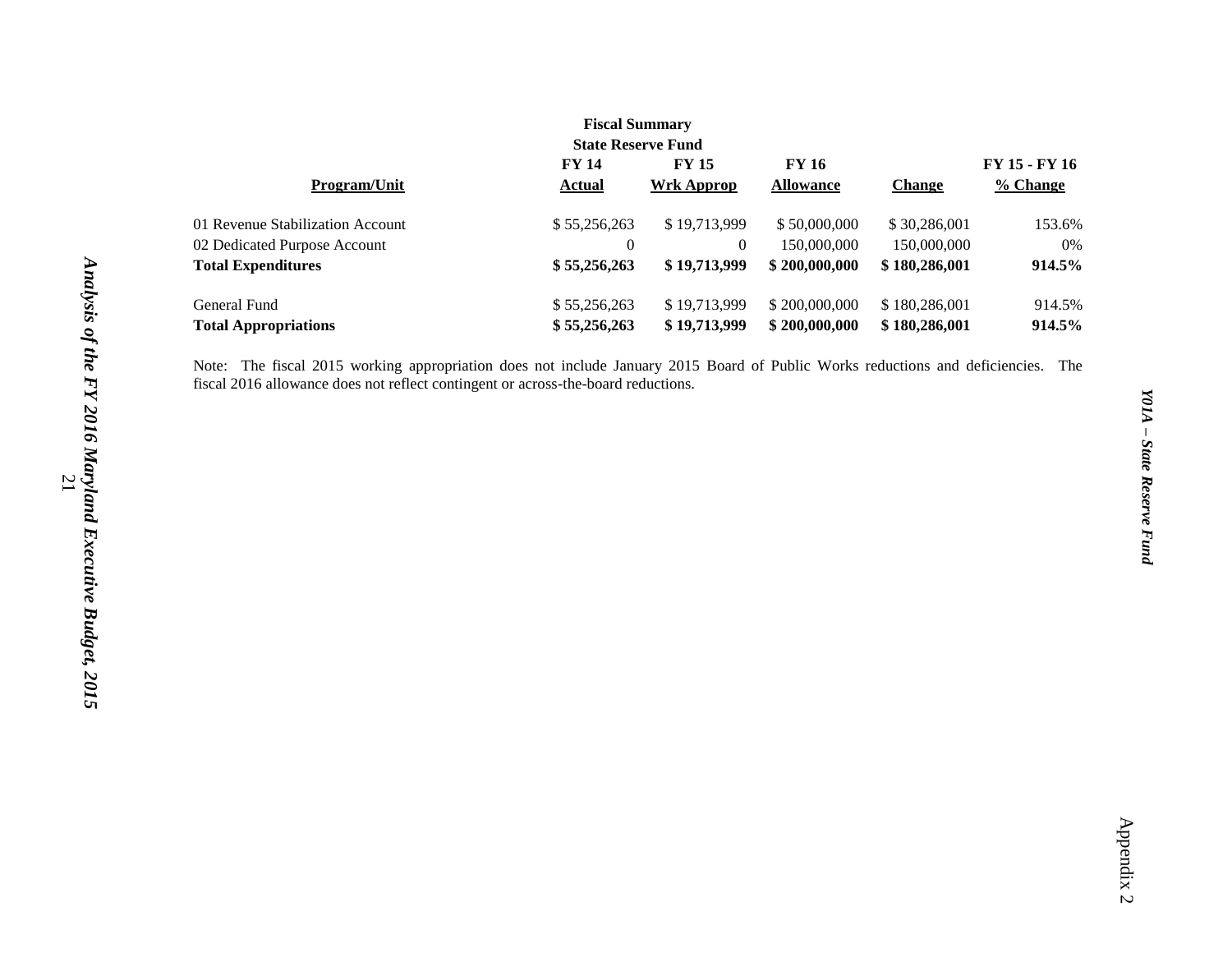## **Revenue Stabilization Account (Rainy Day Fund) Section 7-311 State Finance and Procurement Article**

## **Account Characteristics**

- *Purpose:* The account was established in 1986 to retain State revenues to meet future short-term funding needs and to reduce the need for future tax increases by moderating revenue growth.
- *Appropriations:* The account consists of direct appropriations in the budget bill and interest earned from all reserve fund accounts.
- *Required Appropriations If Account Balance Is Less Than 7.5% of General Fund Revenues:* Current law requires that if the fund balance is between 3.0% and 7.5% of projected general fund revenues, annual appropriations of at least \$50.0 million must be made until the account balance reaches 7.5% of estimated general fund revenues. If the account balance is below 3.0%, State law requires an appropriation of at least \$100.0 million.
- *Sweeper Provision:* State law requires that the Administration appropriate an amount equal to any unassigned general fund balance at closeout in excess of \$10.0 million into the Rainy Day Fund. This appropriation is made to the budget two years after the unassigned general fund surplus is realized. For example, fiscal 2008 closed with an unassigned surplus totaling \$185.7 million, thus the Administration's fiscal 2010 allowance included a \$175.7 million appropriation to the Rainy Day Fund. This appropriation to the Rainy Day Fund is referred to as the "sweeper."
- *Transfer Tax Repayment:* Section 13-209(g) of the Tax-Property Article requires that any Transfer Tax revenues transferred to the general fund after fiscal 2005 be repaid starting in fiscal 2012. The law stipulates that the first \$10.0 million of unassigned general fund surplus shall be credited to the general fund, followed by a maximum of \$50.0 million annually to the Transfer Tax special fund. Amounts above \$60.0 million are credited to the Rainy Day Fund. The only transfer to which this applies was made in fiscal 2006, for \$90.0 million. No part of the \$90.0 million has yet to be paid, as mandate relief in budget reconciliation legislation led to no appropriation in fiscal 2012, and funds were cut from the fiscal 2013 allowance to ensure a sufficient general fund balance. The fiscal 2014 Budget Reconciliation and Financing Act delayed the earliest repayment until fiscal 2016.

## **Mechanisms for Transferring and Spending Funds**

To transfer funds from the Rainy Day Fund requires specific authorization by an Act of the General Assembly or specific authorization in the budget bill if the transfer results in a Rainy Day Fund balance that is at least 5% of projected general fund revenue. To transfer an amount that would reduce the Rainy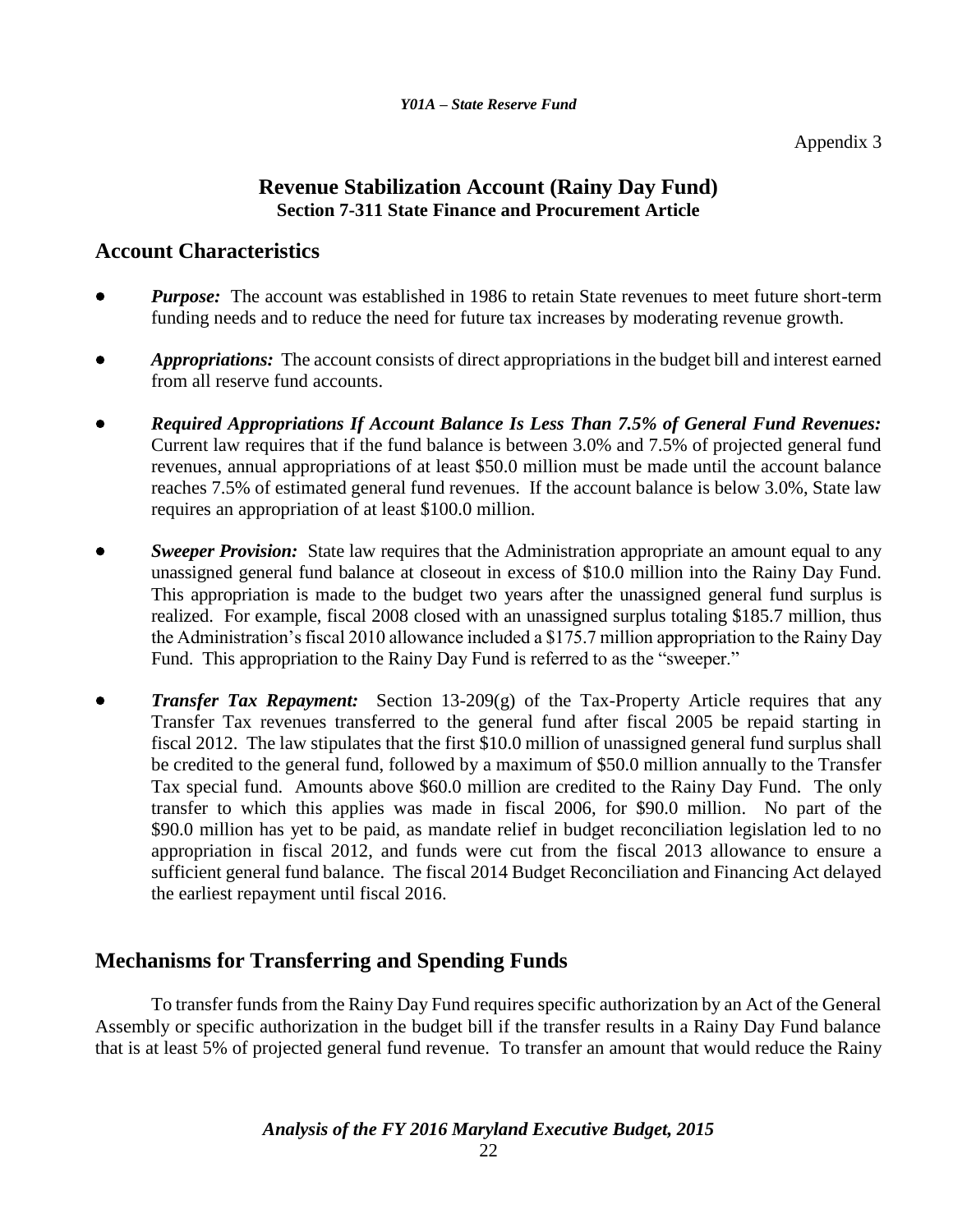Day Fund balance below 5% requires the transfer to be authorized in an Act of the General Assembly other than the budget bill.

### **Rainy Day Fund Activity**

The following table illustrates fiscal 2012 through 2016 activity in the Rainy Day Fund. In fiscal 2012, mandate relief included in budget reconciliation legislation exempted the closeout sweeper provision to avoid conflicting with the requirements of the federal American Recovery and Reinvestment Act of 2009. Appropriations totaling \$27.8 million in fiscal 2013 and \$55.3 million in fiscal 2014 were made to ensure a minimum 5.0% fund balance. The Budget Reconciliation and Financing Act of 2012 authorized the transfer of \$5.0 million to fully fund Teacher Retirement Supplemental grants. In fiscal 2015, the Board of Public Works (BPW) withdrew \$4.9 million of the appropriation to the fund. This amount is withdrawn because the Administration anticipates that this is the amount above the 5.0% fund balance target. Since the fund balance is below 7.5% of revenues, the fiscal 2016 budget includes the minimum \$50.0 million appropriation. The Administration also proposes to transfer \$34.0 million into the general fund and maintain a fund balance of 5.0% at the end of fiscal 2016.

# **Revenue Stabilization Account Status Fiscal 2012-2016 Est. (\$ in Millions)**

|                                                | 2012    | 2013    | 2014    | 2015 Est. | 2016 Est. |
|------------------------------------------------|---------|---------|---------|-----------|-----------|
| <b>Beginning Balance</b>                       | \$624.4 | \$671.5 | \$700.4 | \$763.6   | \$785.7   |
| Appropriation                                  | 0.0     | 27.8    | 55.3    | 19.7      | 50.0      |
| <b>Transfer to General Fund</b>                | 0.0     | 0.0     | 0.0     | 0.0       | $-34.0$   |
| Board of Public Works Reduction                | 0.0     | 0.0     | 0.0     | $-4.9$    | 0.0       |
| <b>Transfer from Transportation Trust Fund</b> | 40.0    | 0.0     | 0.0     | 0.0       | 0.0       |
| <b>Fund Projects and Programs</b>              | 0.0     | $-5.0$  | 0.0     | 0.0       | 0.0       |
| <b>Interest Earnings</b>                       | 7.1     | 6.1     | 7.9     | 7.3       | 12.5      |
| <b>Ending Balance</b>                          | \$671.5 | \$700.4 | \$763.6 | \$785.7   | \$814.2   |

Note: Numbers may not sum due to rounding.

Source: Department of Budget and Management, January 2015

### **Governor's Out-year Forecast**

In the out years, the Administration's Rainy Day Fund forecast projects that the fund balance will remain at 5.0% through fiscal 2020. Since the fund balance is projected to be less than 7.5% of general fund revenues, a minimum \$50.0 million appropriation is assumed from fiscal 2016 to 2019. The forecast also assumes that funds above 5.0% are transferred back to the general fund. The forecast period ends with an estimated balance of \$939.0 million at the end of fiscal 2020.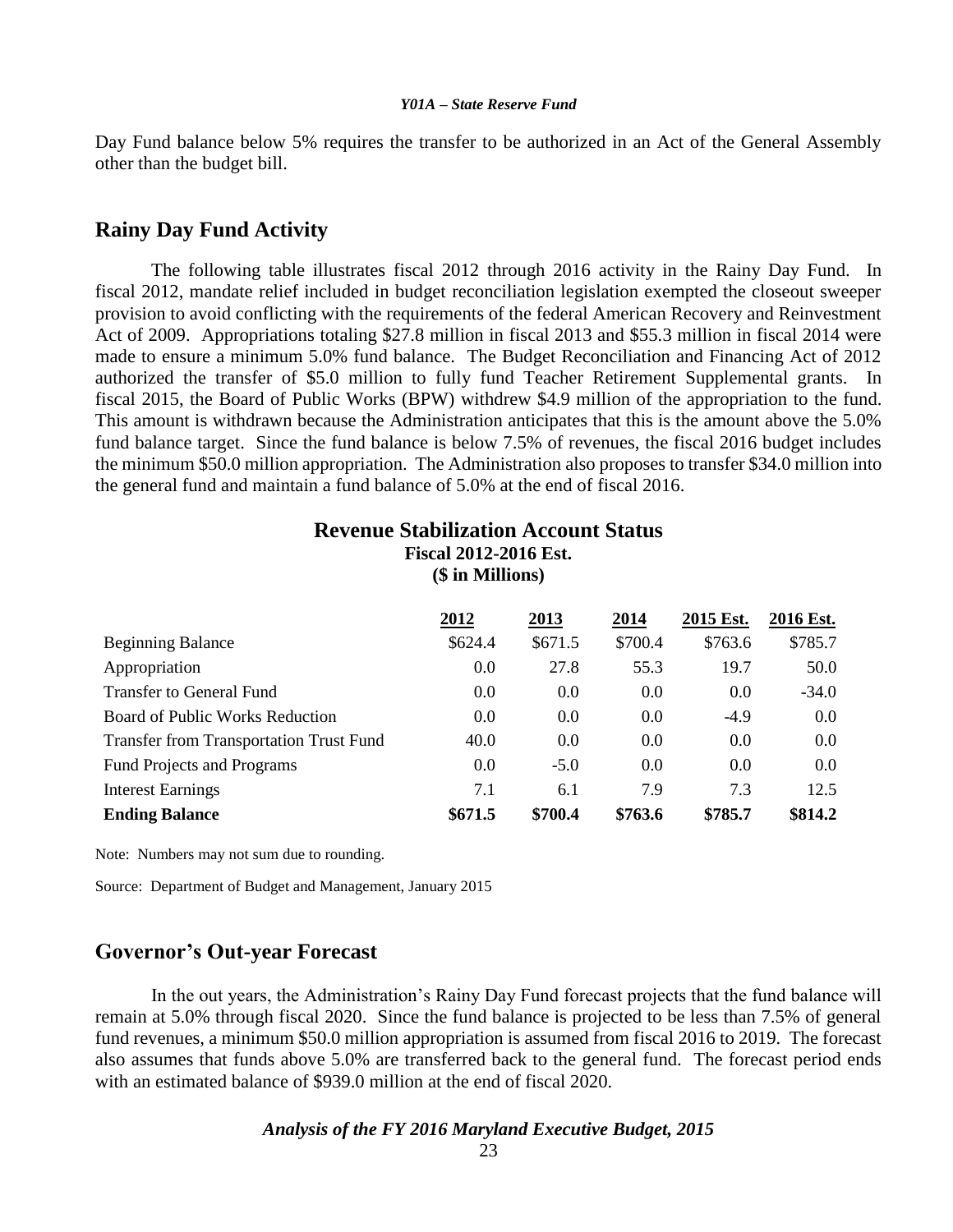### Appendix 4

## **Dedicated Purpose Account Section 7-310 State Finance and Procurement Article**

## **Account Characteristics**

- *Purpose:* The account was established in 1986 to retain appropriations for major, multi-year expenditures where the magnitude and timing of cash needs are uncertain and to meet expenditure requirements that may be affected by changes in federal law or fiscal policies, or other contingencies.
- *Appropriations:* The account consists of direct appropriations in the budget bill committed to a specific purpose. Interest earnings generated by the account are credited to the Rainy Day Fund.
- *Other:* The unspent balance of an appropriation reverts to the Rainy Day Fund four years after the end of the fiscal year for which the appropriation was made.

## **Mechanisms for Transferring and Spending Funds**

To transfer funds from the Dedicated Purpose Account (DPA):

- funds may be reflected in the State budget subject to appropriation;
- after submission to the budget committees and review and approval by the Legislative Policy Committee (LPC) funds may be transferred by budget amendment to the appropriate Executive Branch agency; or
- the Governor may declare appropriations to the DPA surplus and may transfer funds by budget amendment to the Rainy Day Fund following review by the budget committees and LPC.

## **Dedicated Purpose Account Activity**

The following table illustrates the activity in the DPA from fiscal 2012 through 2016. The account ends the period with no fund balance. As discussed in the analysis, the Budget Reconciliation and Financing Act (BRFA) of 2015 proposes to repeal the requirement that Program Open Space (POS) be reimbursed for \$90 million of transfer tax revenues that supported the general fund instead of POS in fiscal 2006. The Administration is required to appropriate \$50 million for POS in fiscal 2016, but the BRFA proposes to delete this requirement, so the Administration's plan does not include this repayment. The Administration's fiscal 2015 spending plan transfers \$100 million from the Comptroller's Local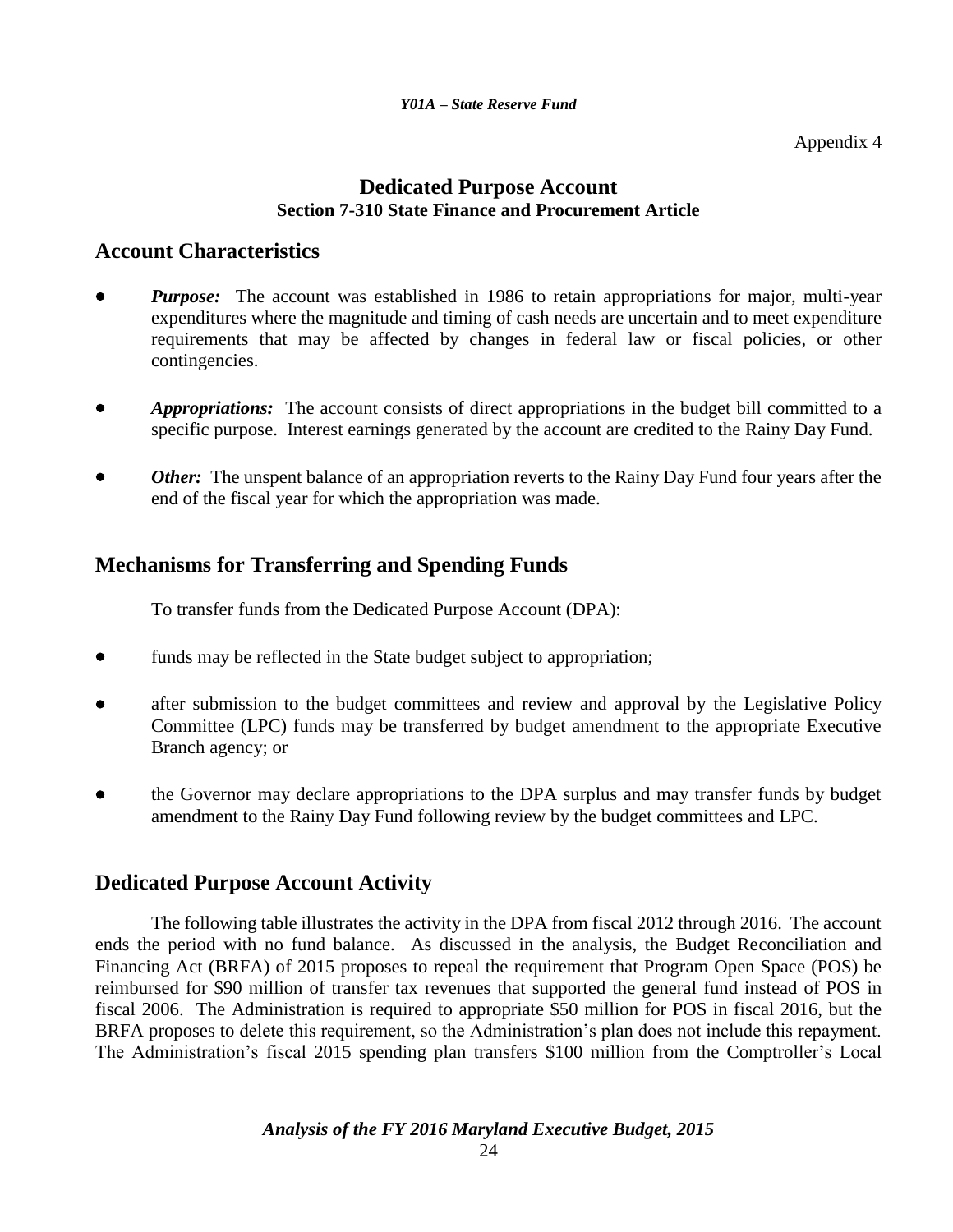Income Tax Reserve Account to the general fund to balance the fiscal 2015 budget. The funds are replenished with a \$100 million appropriation in fiscal 2016.

## **Dedicated Purpose Account Status Fiscal 2012-2016 (\$ in Millions)**

|                                    | 2012     | 2013   | 2014     | 2014 Est. | 2016 Est. |
|------------------------------------|----------|--------|----------|-----------|-----------|
| <b>Beginning Balance</b>           | \$0.0    | \$0.0  | \$10.0   | \$0.0     | \$0.0     |
| Appropriation                      | \$15.0   | \$10.0 | \$0.0    | \$0.0     | \$150.0   |
| Local Income Tax Reserve Repayment |          |        |          |           | 100.0     |
| <b>Transfers</b>                   | $-$15.0$ | \$0.0  | $-$10.0$ | \$0.0     | $-$150.0$ |
| Local Reserve Account Repayment    |          |        |          |           | $-100.0$  |
| Prince George's County Hospital    | $-15.0$  |        |          |           |           |
| <b>Federal Sequestration</b>       |          |        | $-10.0$  |           |           |
| <b>Ending Balance</b>              | \$0.0    | \$10.0 | \$0.0    | \$0.0     | \$0.0     |

Source: Department of Budget and Management, January 2015

## **Governor's Out-year Forecast**

The Administration does not have any plans to appropriate any funds into the DPA through fiscal 2020.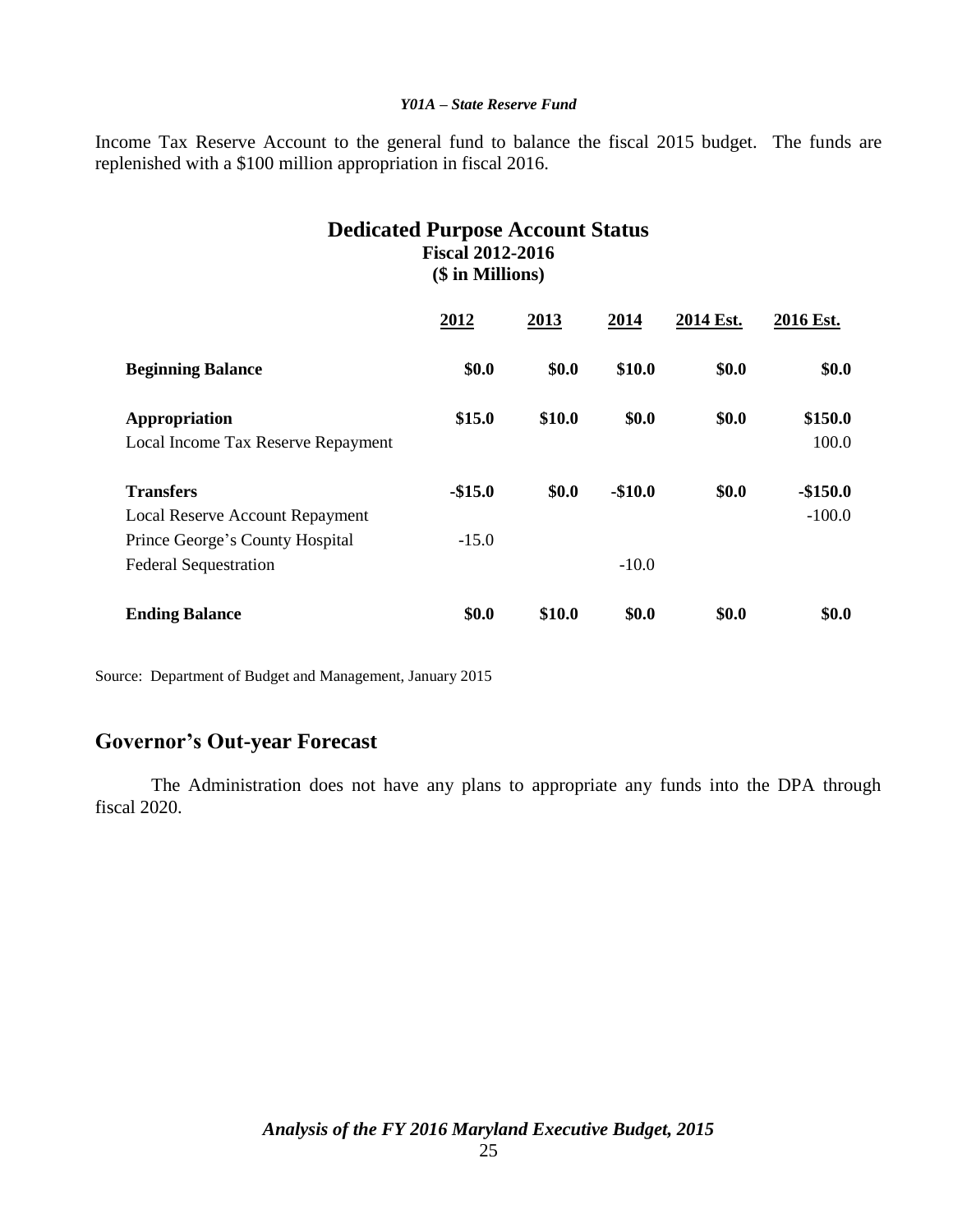Appendix 5

## **Catastrophic Event Account Section 7-324 State Finance and Procurement Article**

## **Account Characteristics**

- *Purpose:* The account was established in 1990 to enable the State to respond quickly to a natural disaster or catastrophe that could not be addressed within existing State appropriations.
- *Appropriations:* The account consists of direct appropriations in the budget bill. Interest earnings generated by the account are credited to the Rainy Day Fund.

## **Mechanisms for Transferring and Spending Funds**

Prior to transferring funds by budget amendment to the appropriate Executive Branch agency, the Administration must notify the Legislative Policy Committee of the proposed amendment and allow the committee 45 days to review and approve the proposed amendment.

## **Catastrophic Event Purpose Account Activity**

The following table shows that the account's balance was \$1.0 million at the start of fiscal 2012. In fiscal 2013, \$432,313 was transferred to provide relief for victims of Hurricane Sandy and the derecho storm. In fiscal 2014, \$394,750 was provided to support the Military Department's deployment during severe snow storms in February 2014. The account is expected to close fiscal 2016 with a \$172,937 balance.

## **Catastrophic Event Account Fiscal 2012-2016 (\$ in Thousands)**

|                                          | 2012    | 2013     | 2014   | 2015  | 2016     |
|------------------------------------------|---------|----------|--------|-------|----------|
| <b>Beginning Balance</b>                 | \$1,000 | \$1,000  | \$568  | \$173 | \$173    |
| Appropriation                            |         |          |        |       | $\theta$ |
| <b>Snow Storms</b>                       |         | $\theta$ | $-395$ |       | $\theta$ |
| Hurricane Sandy and Derecho Storm Relief |         | $-432$   | 0      |       | $\theta$ |
| <b>Ending Balance</b>                    | \$1,000 | \$568    | \$173  | \$173 | \$173    |

Source: Department of Budget and Management, January 2015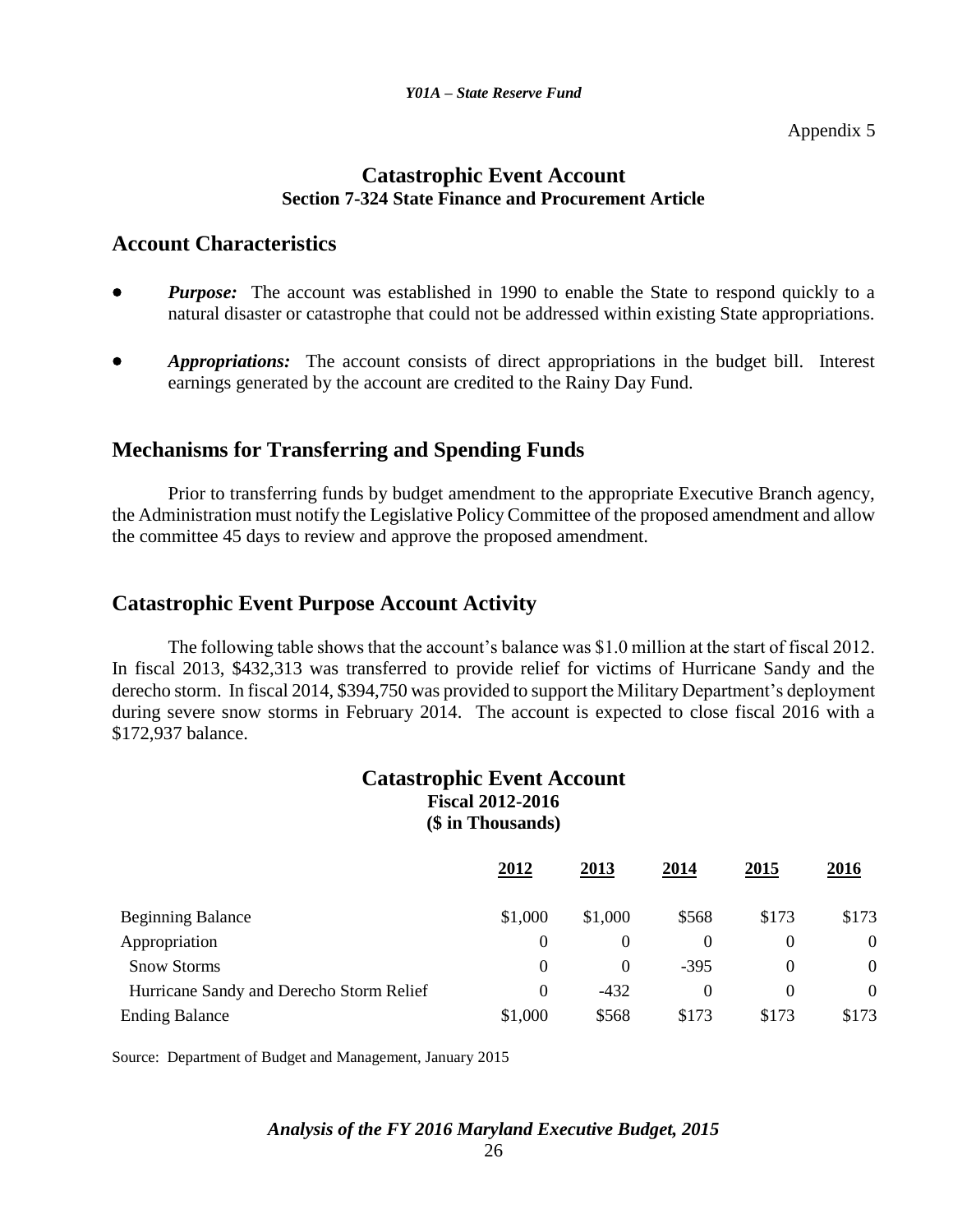## **Rainy Day Fund Practices and Activity of AAA-rated States**

Ten states have AAA ratings from all three major bond rating agencies: Alaska, Delaware, Georgia, Iowa, Maryland, Missouri, North Carolina, Texas, Utah, and Virginia. All AAA-rated states have a Rainy Day Fund. The exhibit compares reserve fund policies. Most states' Rainy Day Fund balances were substantially reduced from fiscal 2007 to 2010. This was due to revenue reductions attributable to the Great Recession. Two states with substantial energy revenues (Alaska and Texas) did not substantially reduce Rainy Day Fund balances. Delaware was able to get through the period without using its Rainy Day Fund.

## **Recent State Rainy Day Fund Actions**

AAA-rated states had built up their Rainy Day Fund balances before the 2008 recession began. In response to the downturn, a number of states have withdrawn funds from their reserves. Examples of states' actions include:

- **Alaska:** The Statutory Budget Reserve and the Constitutional Budget Reserve had a combined balance of \$14.1 billion, which is more than 200.0% of the fiscal 2014 budget. Because of higher oil-related revenues, Alaska did not need to use reserve fund balances following the 2008 recession.
- **Delaware:** The Budget Reserve Account ended fiscal 2013 with a balance totaling \$186.4 million, which is 5.0% of general fund revenues. Delaware has never used the balance of its reserve account since its inception.
- **Georgia:** The Revenue Shortfall Reserve's balance peaked at \$1.5 billion in fiscal 2007. Funds were transferred out of the account to help balance the budget after the recession, with the balance declining to \$103.7 million at the end of fiscal 2009 (equal to 1.0% of revenues). The fund has been partially replenished, with a balance of \$862.8 million at the end of fiscal 2014. This represents about 5.0% of prior year revenue.
- **Iowa:** From fiscal 2009 to 2011, the balances in the reserve funds fell below the statutory maximums due to the recession that caused state tax revenues to decline. During this period, the reserves were used to offset state general fund appropriation reductions for numerous programs (primarily Medicaid). The reserves ended fiscal 2011 with a combined balance of \$440.0 million, which was \$102.0 million below the \$543.0 million target. At the end of fiscal 2014, the combined balances in the reserve funds reached \$651.7 million, which meets the statutory maximum of 10.0% of revenues. The administration's budget plans to maintain the fund balances at 10.0% of revenues.
- **Missouri:** The Budget Reserve Fund balance has been used to help balance budgets in recent years. It decreased from \$557.0 million at the end of fiscal 2008 to approximately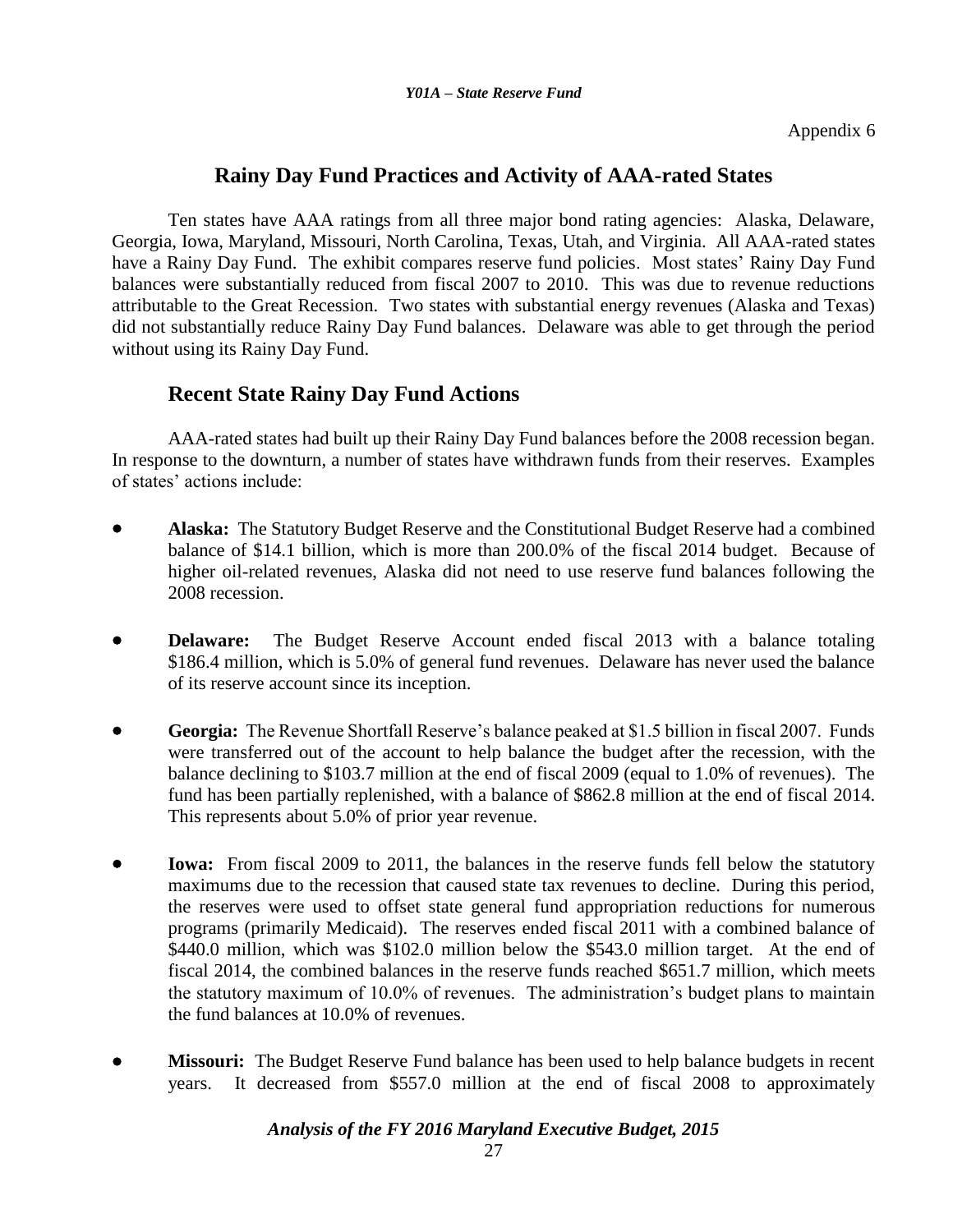\$556.3 million at the end of fiscal 2014. This is about 7.0% of net general fund revenue collections.

- **North Carolina:** The projected balance for the end of fiscal 2008 was \$787.0 million, which was approximately 4.0% of the prior year's general fund appropriation. The state used some of these funds in fiscal 2009; the account balance declined to \$150.0 million by the end of fiscal 2009. Appropriations to the reserve account increased the fund balance to \$651.4 million by the end of fiscal 2014, bringing the balance to over 3.2% of the prior year's appropriation.
- **Texas:** Unlike most states, Texas' Economic Stabilization Fund increased its ending balances from fiscal 2007 (\$1.3 billion) to 2010 (\$7.7 billion). Funds increased because of high levels of oil and natural gas production transfers and limited use of the fund. In fiscal 2011, \$3.2 billion was transferred to reduce the projected budget shortfall. Another \$1.9 billion was transferred in a supplemental appropriation to support wildfire and water development board projects. At the end of fiscal 2014, the fund balance was \$6.7 billion, which is 13.7% of the Texas General Revenue Fund fiscal 2014 revenues.
- **Utah:** The general fund Budget Reserve Account and Education Fund Budget Reserve Account balances peaked at \$429.0 million at the end of fiscal 2008. Funds were withdrawn, and the balances were actually at \$210.0 million at the end of fiscal 2010. At the end of fiscal 2014, the fund balances increased to \$431.7 million. Fund balances are 8.0% of general and education fund appropriations.<sup>3</sup> The administration does not propose to withdraw additional funds.
- **Virginia:** The Revenue Stabilization Fund's balance peaked at the end of fiscal 2007 at \$1.2 billion. Funds were withdrawn to help balance post-recession budgets, leaving the fund with a balance of \$295.2 million at the end of fiscal 2010. At the end of fiscal 2014, the fund balance was \$687.5 million, which is almost 4.2% of revenues. The Administration proposes to transfer funds to the general fund in fiscal 2015 and 2016, leaving a \$238.8 million balance (1.4% of revenues) by the end of fiscal 2016.

 $\overline{a}$ 

<sup>&</sup>lt;sup>3</sup> In Utah, substantial revenues, such as individual and corporate income taxes, are deposited into the education fund instead of the general fund. Since these revenues are general fund revenues for other states, the Rainy Day Fund balance comparison to general funds includes education funds.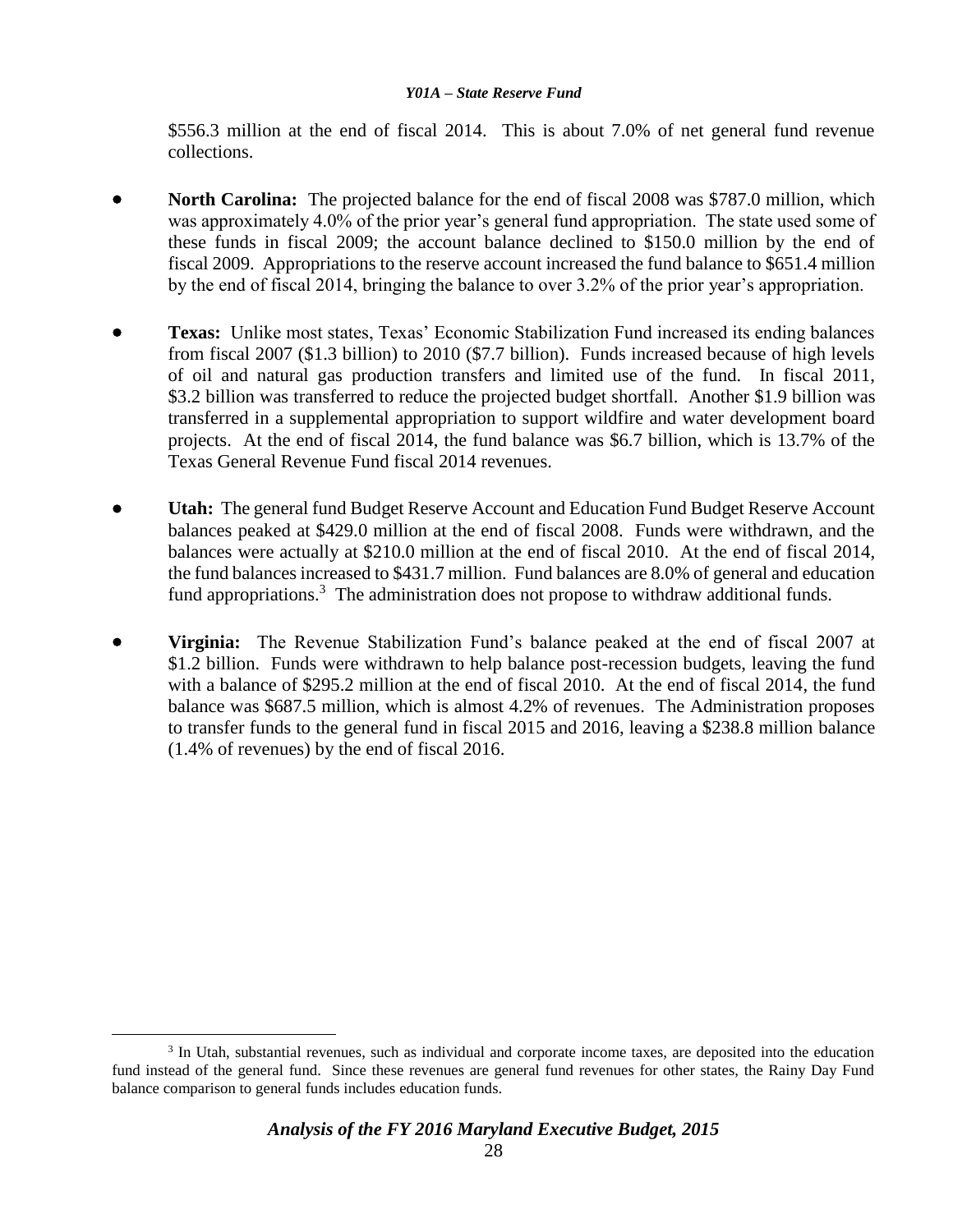# **AAA-rated States' Rainy Day Funds**

| <b>State</b> | <b>Fund Name</b>                                                                                                                                                     | <b>Determination of Fund Size</b>                                                                                                                                                                  | <b>Procedure for Expenditures</b>                                                                                                                                                                                                                                                         |
|--------------|----------------------------------------------------------------------------------------------------------------------------------------------------------------------|----------------------------------------------------------------------------------------------------------------------------------------------------------------------------------------------------|-------------------------------------------------------------------------------------------------------------------------------------------------------------------------------------------------------------------------------------------------------------------------------------------|
| Maryland     | <b>Revenue Stabilization</b><br>Account                                                                                                                              | Statutory 7.5% of general fund revenues.                                                                                                                                                           | Authorization in legislation or budget bill for<br>balances above 5.0%. Separate legislation to<br>spend balance below 5.0%.                                                                                                                                                              |
| Alaska       | <b>Statutory Budget Reserve</b><br>(SBR), Constitutional<br><b>Budget Reserve (CBR)</b><br>Fund, and the Alaska<br><b>Housing Capital</b><br>Corporation Fund (AHCC) | Appropriations are made to the funds and there<br>is no limit on fund balance.                                                                                                                     | The SBR and the AHCC can be used for any<br>purpose upon a simple majority vote of the<br>legislature. If the amount appropriated is less<br>than the prior fiscal year the CBR can be<br>accessed up to the prior year's appropriation,<br>upon a three-fourths vote of the legislature. |
| Delaware     | <b>Budget Reserve Account</b>                                                                                                                                        | Excess unencumbered funds, no greater than<br>5.0% of gross general fund revenues set by<br>joint resolution for the next fiscal year.                                                             | Three-fifths vote of the legislature for<br>unanticipated deficit or revenue reduction<br>resulting from legislative action.                                                                                                                                                              |
| Georgia      | <b>Revenue Shortfall Reserve</b>                                                                                                                                     | Capped at $15.0\%$ of the prior year's net<br>revenue.                                                                                                                                             | The Governor can spend balances over 4.0%,<br>but not below 4.0% unless there is a revenue<br>shortfall at the end of a fiscal year. A mid-year<br>allocation is made for education if revenues<br>exceed estimates by 1.0% or more at closeout.                                          |
| Iowa         | Cash Reserve Fund (CRF)<br>and Economic Emergency<br>Fund (EEF)                                                                                                      | The CRF is capped at 7.5% of estimated<br>revenues, and the EEF is capped at 2.5% of<br>revenues. The EEF can support a prior year<br>deficit up to \$50 million if certain conditions<br>are met. | Appropriations by the General Assembly with<br>funds replenished each year.                                                                                                                                                                                                               |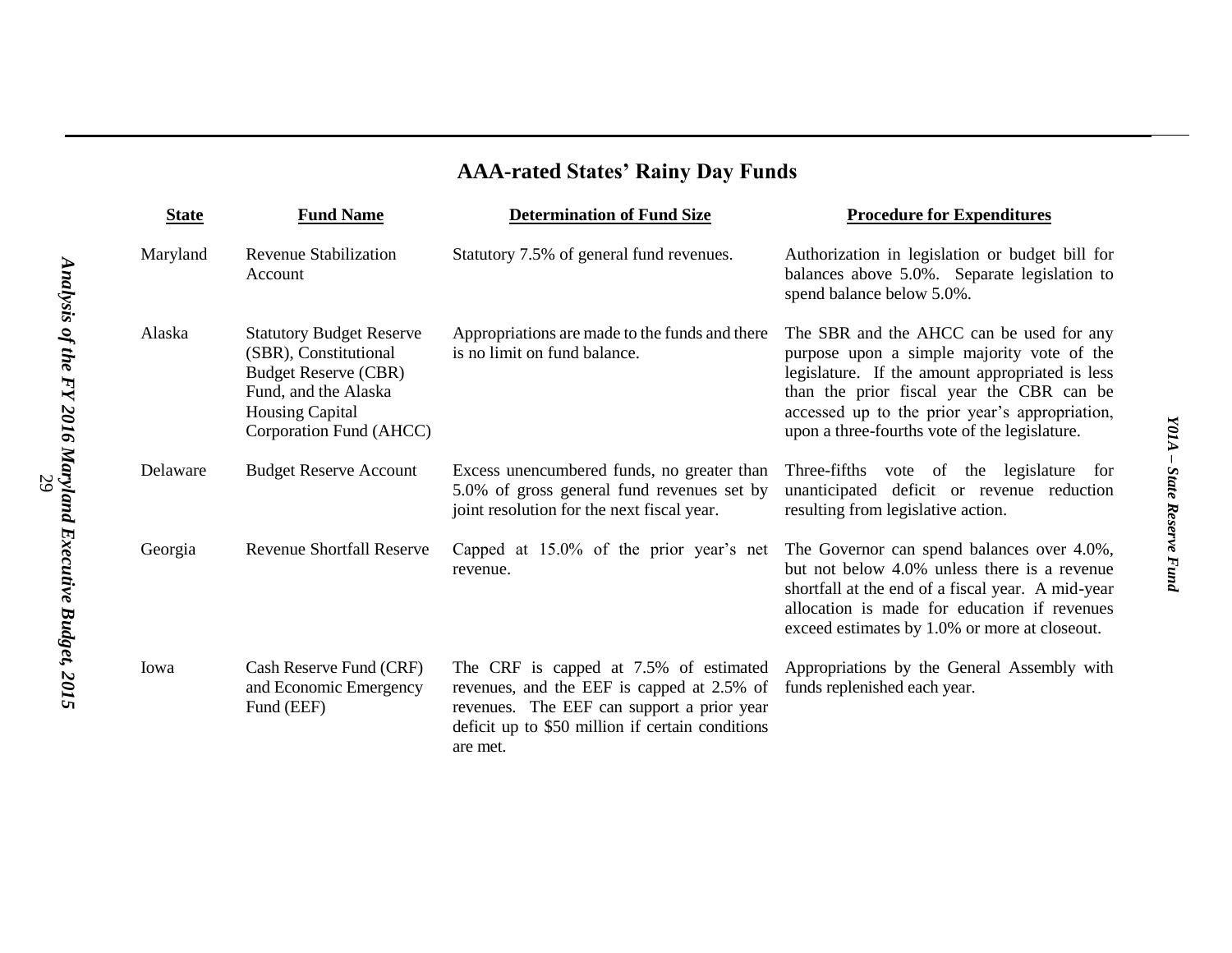| <b>State</b>      | <b>Fund Name</b>                                                                                     | <b>Determination of Fund Size</b>                                                                                                                                                                                                                                                                                                                                                                                                                                                                                                      | <b>Procedure for Expenditures</b>                                                                                                                                                                                                                                                                |
|-------------------|------------------------------------------------------------------------------------------------------|----------------------------------------------------------------------------------------------------------------------------------------------------------------------------------------------------------------------------------------------------------------------------------------------------------------------------------------------------------------------------------------------------------------------------------------------------------------------------------------------------------------------------------------|--------------------------------------------------------------------------------------------------------------------------------------------------------------------------------------------------------------------------------------------------------------------------------------------------|
| Missouri          | <b>Budget Reserve Fund</b>                                                                           | Capped at 7.5% of net general revenue. If the<br>balance is less than 7.5%, general revenues<br>appropriated into fund.                                                                                                                                                                                                                                                                                                                                                                                                                | Up to one-half of the fund balance may be<br>transferred upon a request from the Governor<br>after he has either declared an emergency or<br>below<br>reduced<br>expenditures<br>their<br>appropriations due to a cash shortfall, and a<br>two-thirds super majority vote by the<br>legislature. |
| North<br>Carolina | <b>Savings Reserve Account</b>                                                                       | July 2007 established a goal that the balance<br>equal at least 8.0% of the prior years' general<br>fund operating budget.                                                                                                                                                                                                                                                                                                                                                                                                             | Appropriations by the General Assembly.                                                                                                                                                                                                                                                          |
| Texas             | <b>Economic Stabilization</b><br>Fund                                                                | The fund receives an amount equal to 75.0% of<br>oil and natural gas production revenues in any<br>fiscal year that exceeds fiscal 1987 collections<br>and one-half of any unencumbered General<br>Revenue Fund (GRF) balance at surplus at the<br>end of each biennium. The fund balance<br>cannot exceed 10.0% of certain GRF revenues.                                                                                                                                                                                              | Funds may be appropriated to close a deficit<br>caused by a revenue decline if approved by<br>three-fifths of the legislature.<br>For other<br>purposes, two-thirds of the legislature must<br>approve an appropriation.                                                                         |
| Utah              | General Fund Budget<br>Reserve Account and<br><b>Education Fund Budget</b><br><b>Reserve Account</b> | 25.0% of end-of-year general fund surplus is<br>deposited into the Budget Reserve Fund, and<br>25.0% of any education fund revenue surplus<br>is deposited in the Education Reserve Fund.<br>An additional 25.0% of any surplus is<br>deposited when funds have been used until<br>balances are replenished to prior levels.<br>Automatic year-end deposits are capped at<br>8.0% of general fund appropriations and 9.0%<br>of education fund appropriations for that year.<br>The legislature can appropriate above those<br>levels. | Expenditures are limited to retroactive tax<br>refunds, legal settlements, and operating<br>deficits, upon legislative approval.                                                                                                                                                                 |